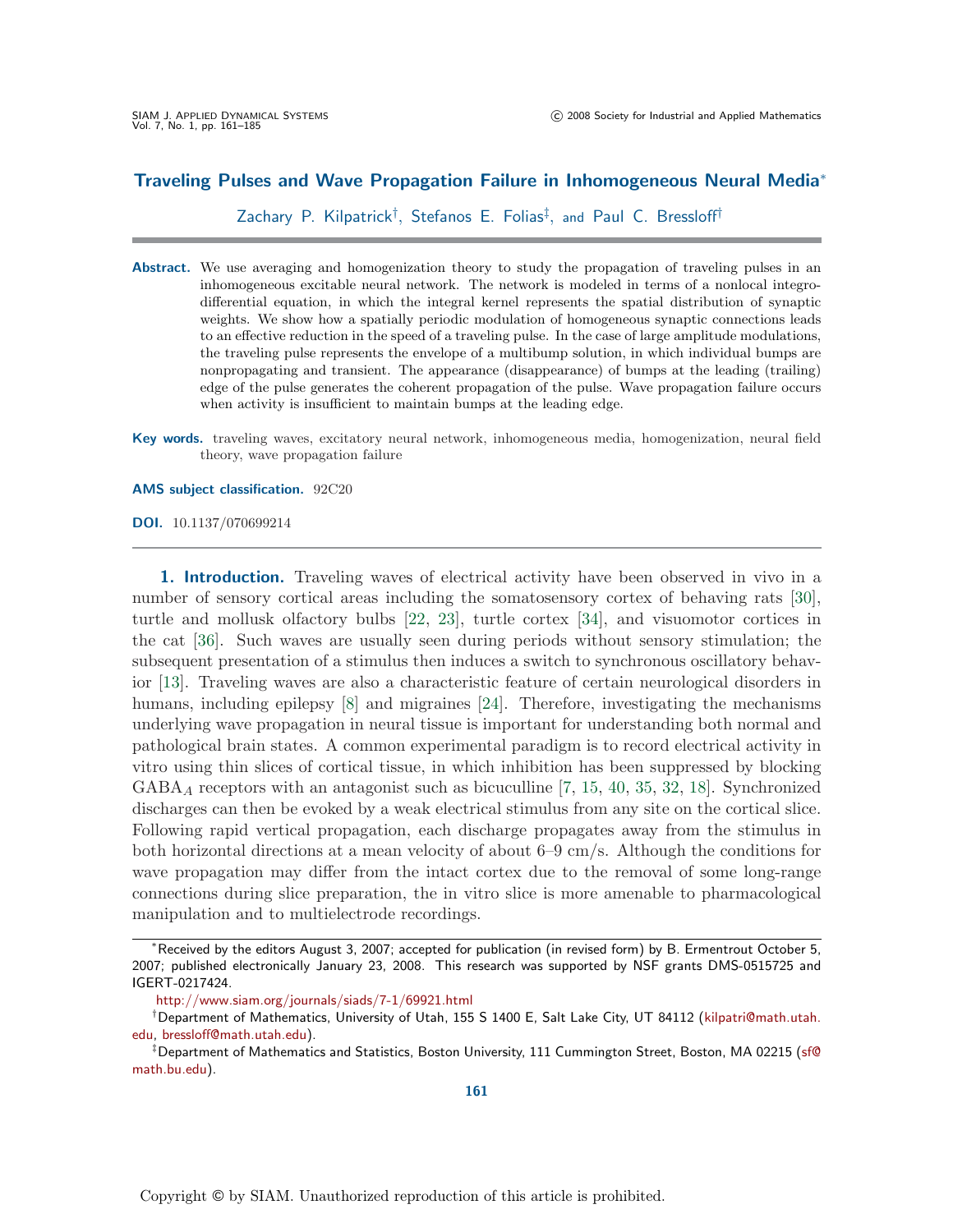<span id="page-1-0"></span>Mathematical analyses of cortical wave propagation typically consider reduced one-dimensional network models. Under the additional assumption that the synaptic interactions are homogeneous, it has been shown that an excitatory neural network supports the propagation of a traveling front [\[12,](#page-23-0) [19,](#page-23-0) [5\]](#page-23-0) or, in the presence of slow adaptation, a traveling pulse [\[39,](#page-24-0) [1,](#page-22-0) [31,](#page-24-0) [42,](#page-24-0) [43,](#page-24-0) [10,](#page-23-0) [11,](#page-23-0) [14,](#page-23-0) [38\]](#page-24-0). However, the patchy nature of long-range horizontal connections in superficial layers of certain cortical areas suggests that the cortex is more realistically modeled as an inhomogeneous neural medium. For example, in the primary visual cortex the horizontal connections tend to link cells with similar stimulus feature preferences such as orientation and ocular dominance [\[28,](#page-23-0) [41,](#page-24-0) [2\]](#page-22-0). Moreover, these patchy connections tend to be anisotropic, with the direction of anisotropy correlated with the underlying orientation preference map. Hence the anisotropic pattern of connections rotates approximately periodically across the cortex resulting in a periodic inhomogeneous medium [\[3,](#page-22-0) [4\]](#page-22-0). Another example of inhomogeneous horizontal connections is found in the prefrontal cortex [\[27,](#page-23-0) [29,](#page-23-0) [17\]](#page-23-0), where pyramidal cells are segregated into stripes that are mutually connected via horizontally projecting axon collaterals; neurons within the gaps between stripes do not have such projections.

In this paper we investigate how a spatially periodic modulation of long-range synaptic weights affects the propagation of traveling pulses in a one-dimensional excitatory neural network, extending previous work on traveling fronts in neural network models [\[3\]](#page-22-0) and reactiondiffusion systems [\[20,](#page-23-0) [21\]](#page-23-0). We proceed by introducing a slowly varying phase into the traveling wave solution of the unperturbed homogeneous network, and then we use perturbation theory to derive a dynamical equation for the phase, from which the mean speed of the wave can be calculated. We show that a periodic modulation of the long-range connections slows down the wave, and if the amplitude and wavelength of the periodic modulation is sufficiently large, then wave propagation failure can occur. A particularly interesting result of our analysis is that in the case of large amplitude modulations, the traveling pulse is no longer superthreshold everywhere within its interior, even though it still propagates as a coherent solitary wave. We find that the pulse now corresponds to the envelope of a multibump solution, in which individual bumps are nonpropagating and transient. The appearance (disappearance) of bumps at the leading (trailing) edge of the pulse generates the propagation of activity; propagation failure occurs when activity is insufficient to create new bumps at the leading edge.

**2. Inhomogeneous network model.** Consider a one-dimensional neural network model of the form [\[31\]](#page-24-0)

(2.1) 
$$
\tau_m \frac{\partial u(x,t)}{\partial t} = -u(x,t) + \int_{-\infty}^{\infty} w(x,x') f(u(x',t)) dx' - \beta v(x,t),
$$

$$
\frac{1}{\alpha} \frac{\partial v(x,t)}{\partial t} = -v(x,t) + u(x,t),
$$

where  $u(x, t)$  is the population activity at position  $x \in \mathbb{R}$ ,  $\tau_m$  is a membrane time constant,  $f(u)$  is the output firing rate function,  $w(x, x')$  is the excitatory connection strength from neurons at x' to neurons at x, and  $v(x, t)$  is a local negative feedback mechanism, with  $\beta$ and  $\alpha$  determining the relative strength and rate of feedback. This type of feedback, which could be spike frequency adaptation or synaptic depression, favors traveling waves [\[1,](#page-22-0) [31\]](#page-24-0). The nonlinearity  $f$  is a smooth monotonic increasing function,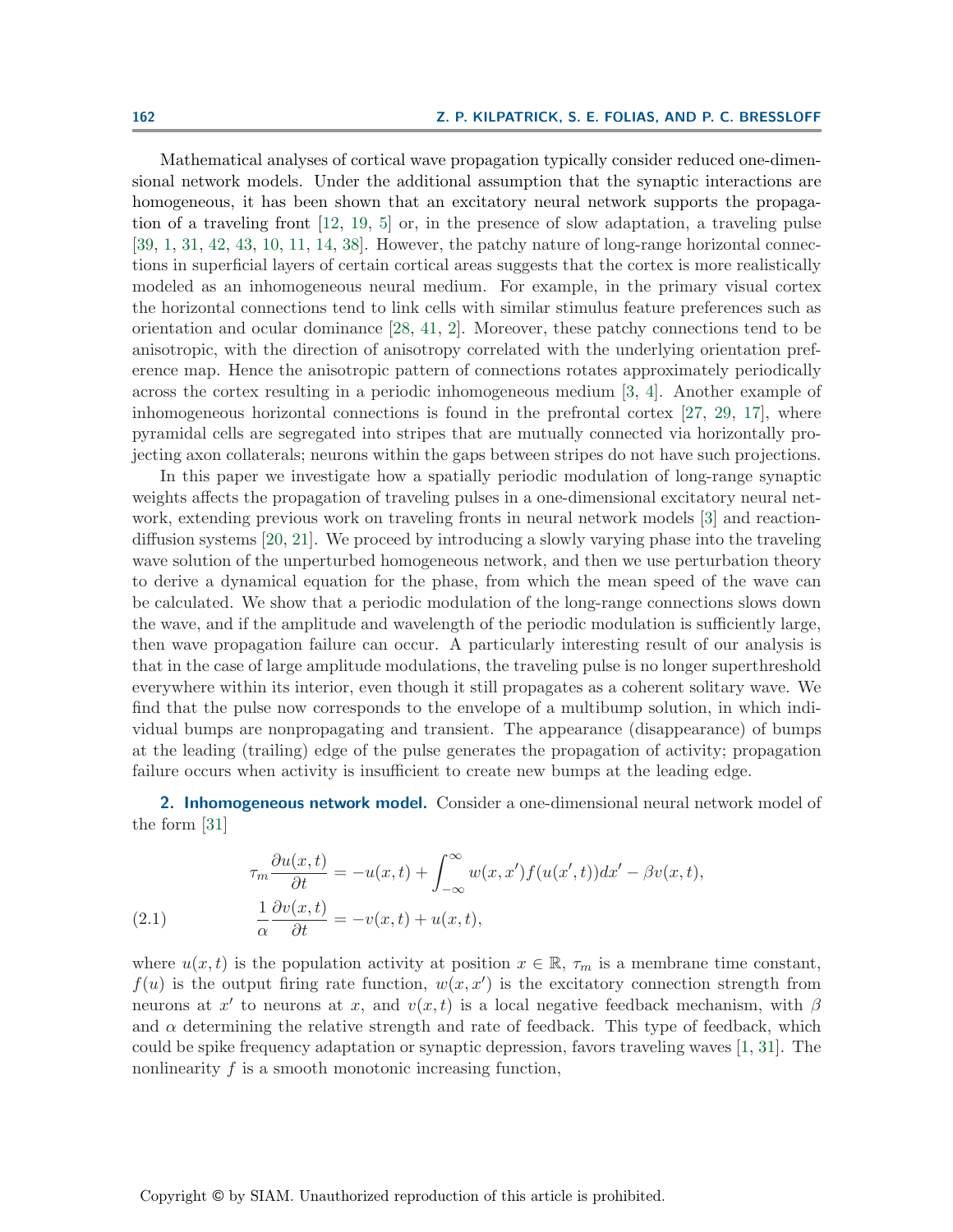<span id="page-2-0"></span>(2.2) 
$$
f(u) = \frac{1}{1 + e^{-\eta(u - \kappa)}},
$$

where  $\eta$  is a gain parameter and  $\kappa$  is a threshold. As  $\eta \to \infty$ ,  $f \to H$ , where  $H(u) = \Theta(u - \kappa)$ and

(2.3) 
$$
\Theta[u] = \begin{cases} 0, & u \leq 0, \\ 1, & u > 0. \end{cases}
$$

The periodic microstructure of the cortex is incorporated by taking the weight distribution to be of the form [\[3,](#page-22-0) [4\]](#page-22-0)

(2.4) 
$$
w(x, x') = W(|x - x'|) \left[1 + \mathcal{D}'\left(\frac{x'}{\varepsilon}\right)\right],
$$

where  $\mathcal D$  is a 2 $\pi$ -periodic function and  $\varepsilon$  determines the microscopic length-scale. (We consider the first-order derivative of  $D$  so that the zeroth-order harmonic is explicitly excluded.) It is important to note that (2.4) is a one-dimensional abstraction of the detailed anatomical structure found in the two-dimensional layers of real cortex. (See [\[6\]](#page-23-0) for a more detailed discussion of cortical models.) However, it captures both the periodic-like nature of longrange connections and possible inhomogeneities arising from the fact that this periodicity is correlated with a fixed set of cortical feature maps.

For concreteness, we take the homogeneous weight function  $W$  to be an exponential,

(2.5) 
$$
W(x) = \frac{W_0}{2d} e^{-|x|/d},
$$

where d is the effective range of the excitatory weight distribution, and set

(2.6) 
$$
\mathcal{D}(x) = \rho \sin(x), \quad 0 \le \rho < 1,
$$

where  $\rho$  is the amplitude of the periodic modulation. We require that  $0 \leq \rho < 1$  so that the weight distribution remains nonnegative everywhere. Example plots of the resulting weight function  $w(x, y)$  of (2.4) are shown in Figure [1](#page-3-0) for fixed x. This illustrates both the periodic modulation and the associated network inhomogeneity, since the shape of the weight distribution varies periodically as the location x of the postsynaptic neuron shifts. Plotting  $w(x, x')$ for fixed  $x'$  simply gives an exponential distribution whose maximum depends on  $x'$ . Finally, the temporal and spatial scales of the network are fixed by setting  $\tau_m = 1, d = 1$ , and the scale of the synaptic weights is fixed by setting  $W_0 = 1$ . The membrane time constant is typically around 10 ms and the length-scale of synaptic connections is typically 1 mm. Thus, in dimensionless units the speed of an experimentally measured wave will be  $c = \mathcal{O}(1)$ .

**3. Averaging theory and homogenization.** Our goal in this paper is to determine how the periodic modulation of the weight function affects properties of traveling pulses in the one-dimensional system obtained by substituting (2.4) into [\(2.1\)](#page-1-0):

$$
\frac{\partial u(x,t)}{\partial t} = -u(x,t) + \int_{-\infty}^{\infty} W(|x - x'|) \left[ 1 + \mathcal{D}'\left(\frac{x'}{\varepsilon}\right) \right] f(u(x',t)) dx' - \beta v(x,t),
$$
\n(3.1) 
$$
\frac{1}{\alpha} \frac{\partial v(x,t)}{\partial t} = -v(x,t) + u(x,t).
$$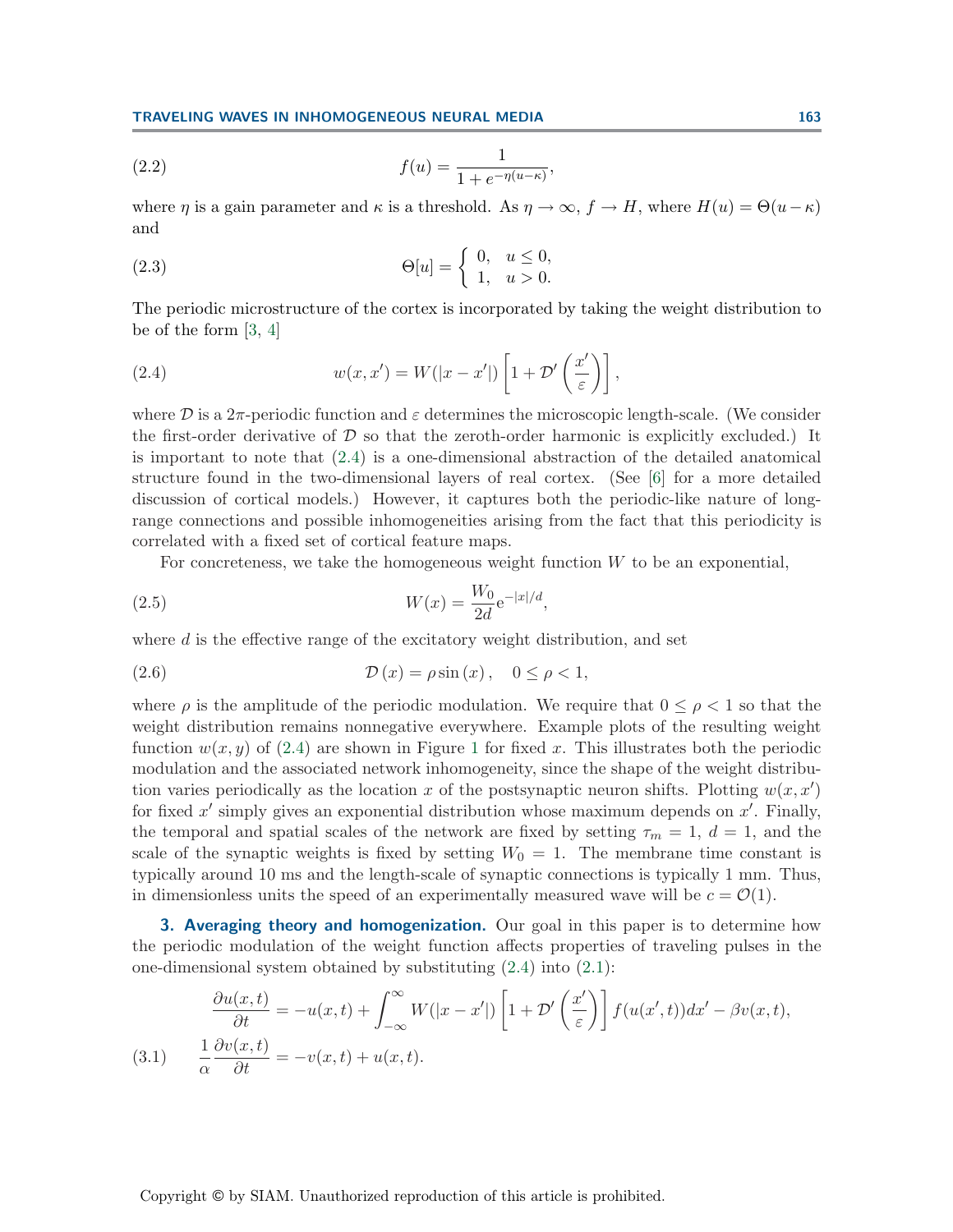<span id="page-3-0"></span>

**Figure 1.** Left: Weight kernel  $w(y) = w(x, y)$  for a neuron centered at  $x = 0, \pi \varepsilon/2, \pi \varepsilon$  when  $\rho = 0.3$ , and  $\varepsilon = 0.3$ . Right: Corresponding weight kernel when  $\rho = 0.8$  and  $\varepsilon = 0.3$ .

Assuming  $\varepsilon$  is a small parameter (in units of the space constant d), a zeroth-order approximation to [\(3.1\)](#page-2-0) can be generated by performing spatial averaging with respect to the periodic weight modulation, leading to the homogeneous system given by [\(2.1\)](#page-1-0) with weight distribution  $w(x, x') = W(|x - x'|)$ . Suppose that the homogeneous network supports the propagation of a traveling pulse of constant speed c. That is,  $u(x, t) = U(\xi)$ ,  $v(x, t) = V(\xi)$ , where  $\xi = x - ct$  is the traveling wave coordinate, and  $U(\xi), V(\xi) \to 0$  as  $\xi \to \pm \infty$ . Substituting such a solution into [\(2.1\)](#page-1-0) with  $w(x, x') = W(|x - x'|)$  gives

(3.2) 
$$
-cU'(\xi) = -U(\xi) + \int_{-\infty}^{\infty} W(\xi - \xi') f(U(\xi')) d\xi' - \beta V(\xi),
$$

$$
-\frac{c}{\alpha} V'(\xi) = -V(\xi) + U(\xi).
$$

Assuming the existence of a solution  $(U(\xi), V(\xi))$  to (3.2), we would like to determine whether or not a traveling wave persists in the presence of the periodic weight modulation. A crucial requirement for trajectories of the averaged homogeneous system to remain sufficiently close to trajectories of the exact inhomogeneous system for sufficiently small  $\varepsilon$  is that solutions of the averaged system be structurally stable [\[16\]](#page-23-0). However, traveling pulses correspond to homoclinic trajectories within a dynamical systems framework and are thus not structurally stable. Therefore, one must go beyond lowest-order averaging to resolve differences between the homogeneous and inhomogeneous systems. We will proceed by carrying out a perturbation expansion in  $\varepsilon$ , extending previous work on traveling fronts in reaction-diffusion systems [\[20,](#page-23-0) [21\]](#page-23-0) and excitable neural networks [\[3\]](#page-22-0).

We begin by performing an integration by parts on the first equation in the system  $(3.1)$ so that

$$
\frac{\partial u(x,t)}{\partial t} = -u(x,t) + \int_{-\infty}^{\infty} W(x-x')f(u(x',t))dx'\n+ \varepsilon \int_{-\infty}^{\infty} \mathcal{D}\left(\frac{x'}{\varepsilon}\right) \left[W'(x-x')f(u(x',t)) - W(x-x')\frac{\partial f(u(x',t))}{\partial x'}\right] dx',
$$
\n(3.3) 
$$
\frac{1}{\alpha} \frac{\partial v(x,t)}{\partial t} = -v(x,t) + u(x,t).
$$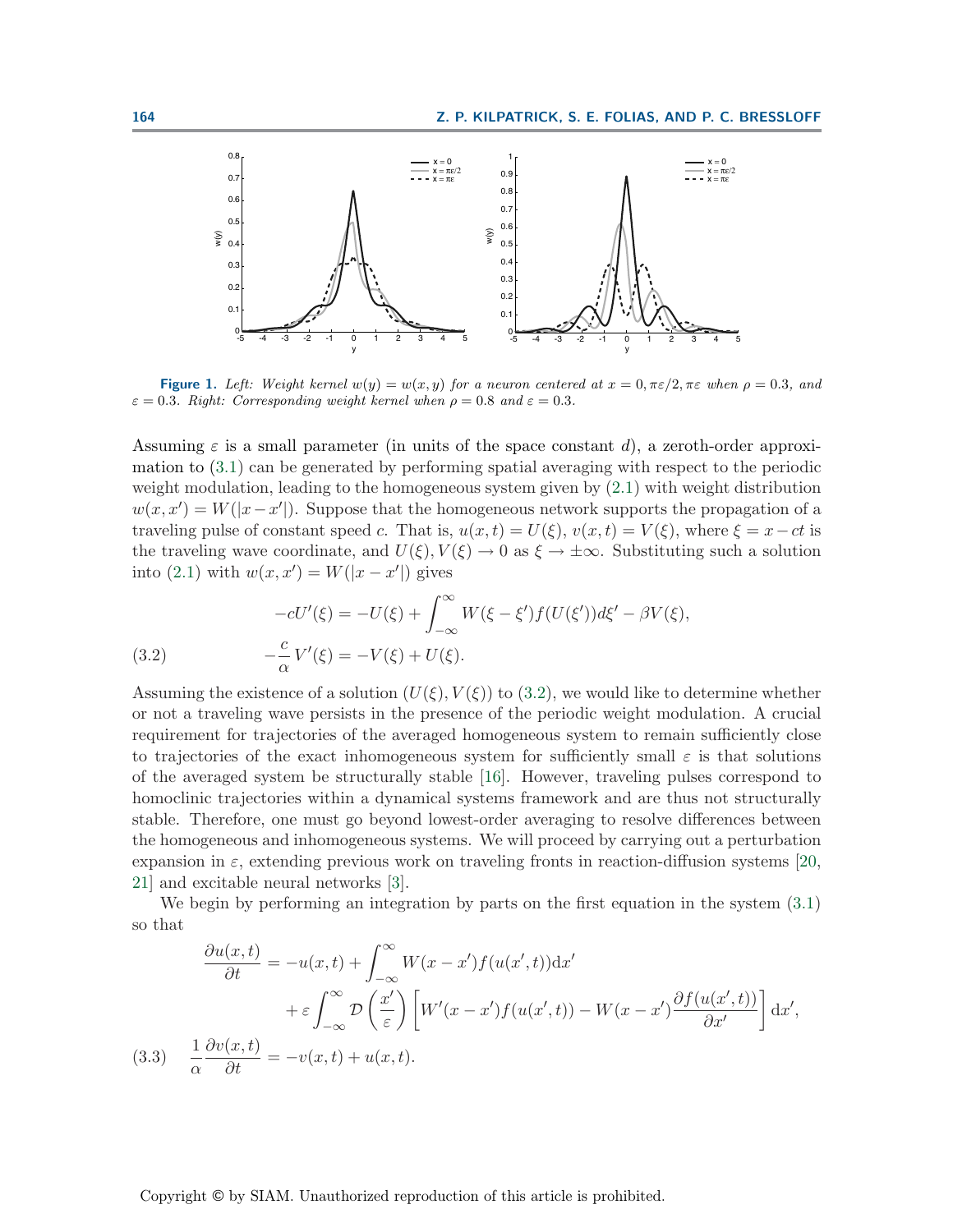<span id="page-4-0"></span>Although the inhomogeneous system is not translationally invariant, we can assume that perturbations about the homogeneous system will provide us with nearly translationally invariant solutions [\[20\]](#page-23-0). Thus, we perform the change of variables  $\xi = x - \phi(t)$  and  $\tau = t$  so that [\(3.3\)](#page-3-0) becomes

$$
\frac{\partial u(\xi,\tau)}{\partial \tau} = -u(\xi,\tau) + \int_{-\infty}^{\infty} W(\xi - \xi') f(u(\xi',\tau)) \mathrm{d}\xi' + \phi' \frac{\partial u(\xi,\tau)}{\partial \xi} \n+ \varepsilon \int_{-\infty}^{\infty} \mathcal{D} \left( \frac{\xi' + \phi}{\varepsilon} \right) \left[ W'(\xi - \xi') f(u(\xi',\tau)) - W(\xi - \xi') \frac{\partial f(u(\xi',\tau))}{\partial \xi'} \right] \mathrm{d}\xi',
$$
\n(3.4) 
$$
\frac{1}{\alpha} \frac{\partial v(\xi,\tau)}{\partial \tau} = -v(\xi,\tau) + u(\xi,\tau) + \frac{\phi'}{\alpha} \frac{\partial v(\xi,\tau)}{\partial \xi}.
$$

Next perform the perturbation expansions

(3.5) 
$$
u(\xi,\tau) = U(\xi) + \varepsilon u_1(\xi,\tau) + \varepsilon^2 u_2(\xi,\tau) + \cdots,
$$

(3.6) 
$$
v(\xi,\tau)=V(\xi)+\varepsilon v_1(\xi,\tau)+\varepsilon^2v_2(\xi,\tau)+\cdots,
$$

(3.7) 
$$
\phi'(\tau) = c + \varepsilon \phi'_1(\tau) + \varepsilon^2 \phi'_2(\tau) + \cdots,
$$

where  $(U(\xi), V(\xi))^T$  is a traveling pulse solution of the corresponding homogeneous system (see  $(3.2)$ ) and c is the speed of the unperturbed pulse. The first-order terms  $u_1, v_1$  satisfy

$$
(3.8) \qquad -\frac{\partial}{\partial \tau} \left( \begin{array}{c} u_1(\xi,\tau) \\ v_1(\xi,\tau)/\alpha \end{array} \right) + \mathcal{L} \left( \begin{array}{c} u_1(\xi,\tau) \\ v_1(\xi,\tau) \end{array} \right) = -\phi'_1(\tau) \left( \begin{array}{c} U'(\xi) \\ V'(\xi)/\alpha \end{array} \right) + \left( \begin{array}{c} h_1(\xi,\frac{\phi}{\varepsilon}) \\ 0 \end{array} \right),
$$

where

(3.9) 
$$
\mathcal{L}\begin{pmatrix} u \\ v \end{pmatrix} = \begin{pmatrix} c\frac{du}{d\xi} - u + \int_{-\infty}^{\infty} W(\xi - \xi') f'(U(\xi'))u(\xi')d\xi' - \beta v \\ \frac{c}{\alpha}\frac{dv}{d\xi} - v + u \end{pmatrix}
$$

for  $u, v \in \mathcal{C}^1(\mathbb{R}, \mathbb{C})$  and

$$
(3.10) \qquad h_1\left(\xi, \frac{\phi}{\varepsilon}\right) = -\int_{-\infty}^{\infty} \mathcal{D}\left(\frac{\xi' + \phi}{\varepsilon}\right) \left[W'(\xi - \xi')f(U(\xi')) - W(\xi - \xi')\frac{\mathrm{d}f(U(\xi'))}{\mathrm{d}\xi'}\right] \mathrm{d}\xi'.
$$

The linear operator  $\mathcal L$  has a one-dimensional null-space spanned by  $(U'(\xi), V'(\xi))^T$ . The existence of  $(U'(\xi), V'(\xi))^T$  as a null-vector follows immediately from differentiating the homogeneous equation [\(3.2\)](#page-3-0) and is a consequence of the translation invariance of the homogeneous system. Uniqueness can be shown using properties of positive linear operators. A bounded solution to (3.9) then exists if and only if the right-hand side is orthogonal to all elements of the null-space of the adjoint operator  $\mathcal{L}^*$ . The latter is defined according to the inner product relation

(3.11) 
$$
\int_{-\infty}^{\infty} (a(\xi) \ b(\xi)) \mathcal{L} \begin{pmatrix} u(\xi) \\ v(\xi) \end{pmatrix} d\xi = \int_{-\infty}^{\infty} (u(\xi) \ v(\xi)) \mathcal{L}^* \begin{pmatrix} a(\xi) \\ b(\xi) \end{pmatrix},
$$

where  $u(\xi)$ ,  $v(\xi)$ ,  $a(\xi)$ , and  $b(\xi)$  are arbitrary integrable functions. It follows that

(3.12) 
$$
\mathcal{L}^* \left( \begin{array}{c} a \\ b \end{array} \right) = \left( \begin{array}{c} -c\frac{da}{d\xi} - a + b + f'(U(\xi)) \int_{-\infty}^{\infty} W(\xi - \xi') a(\xi') d\xi' \\ -\frac{c}{\alpha} \frac{db}{d\xi} - \beta a - b \end{array} \right).
$$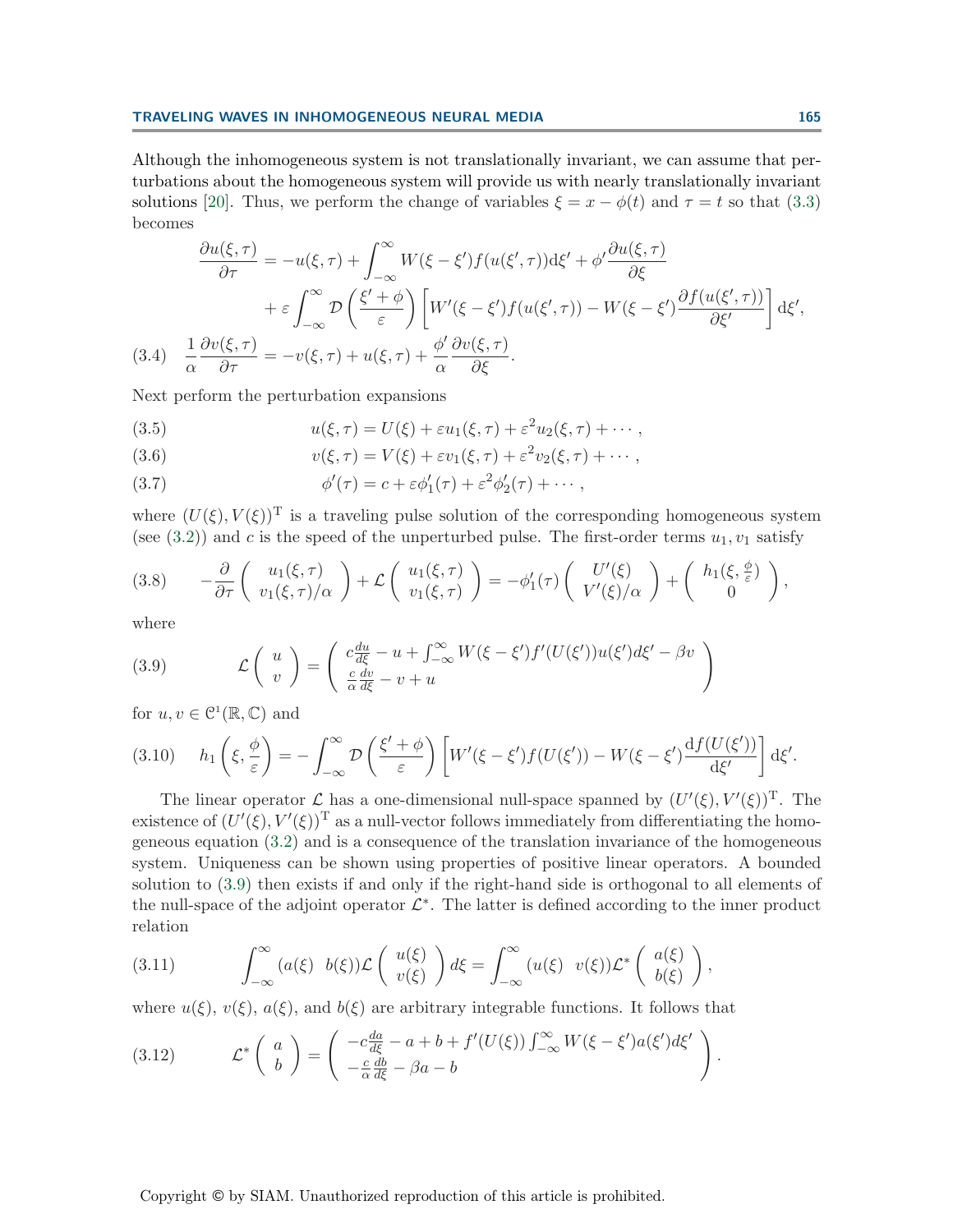<span id="page-5-0"></span>The adjoint operator also has a one-dimensional null-space spanned by some vector  $(A, B)^T$ . (An explicit construction of this null-vector in the case of a Heaviside nonlinearity will be presented in section 4.) Therefore, for [\(3.9\)](#page-4-0) to have a solution, it is necessary that

(3.13) 
$$
K\phi_1'(\tau) = \int_{-\infty}^{\infty} A(\xi)h_1\left(\xi, \frac{\phi}{\varepsilon}\right)d\xi,
$$

where

(3.14) 
$$
K = \int_{-\infty}^{\infty} [A(\xi)U'(\xi) + \alpha^{-1}B(\xi)V'(\xi)]d\xi.
$$

Substituting for  $h_1$  using [\(3.10\)](#page-4-0) leads to a first-order differential equation for the phase  $\phi$ :

(3.15) 
$$
\frac{d\phi}{d\tau} = c - \varepsilon \Phi_1 \left(\frac{\phi}{\varepsilon}\right),
$$

where

(3.16) 
$$
\Phi_1\left(\frac{\phi}{\varepsilon}\right) = \frac{1}{K} \int_{-\infty}^{\infty} \int_{-\infty}^{\infty} A(\xi) \mathcal{D}\left(\frac{\xi' + \phi}{\varepsilon}\right) \times \left[W'(\xi - \xi')f(U(\xi')) - W(\xi - \xi')\frac{df(U(\xi'))}{d\xi'}\right] d\xi' d\xi.
$$

If the right-hand side of (3.15) is strictly positive, then there exists a traveling pulse of the approximate form  $U(x - \phi(t))$  and of average speed  $\bar{c} = 2\pi\varepsilon/T$  with

(3.17) 
$$
T = \int_0^{2\pi\varepsilon} \frac{d\phi}{c - \varepsilon \Phi_1(\phi/\varepsilon)}
$$

However, if the right-hand side of (3.15) vanishes for some  $\phi$ , then the first-order analysis predicts wave propagation failure.

.

**4. Calculation of average wave speed.** In this section we use (3.17) to calculate the average wave speed  $\bar{c}$  as a function of  $\varepsilon$  in the limiting case of a Heaviside nonlinearity. Note that since derivatives of f always appear inside integral terms, the high gain limit  $\eta \to \infty$  is well defined. One advantage of using a Heaviside nonlinearity is that all calculations can be carried out explicitly. Moreover, as previously shown for traveling fronts [\[3\]](#page-22-0), in the case of smooth nonlinearities it is necessary to develop the perturbation analysis to  $\mathcal{O}(\varepsilon^2)$  since the  $\mathcal{O}(\varepsilon)$  terms may be exponentially small; see also section [4.3.](#page-12-0)

**4.1. Homogeneous network with Heaviside nonlinearity.** The existence (and stability) of single bump traveling pulse solutions in the homogeneous network obtained by setting  $f = H$ and  $w(x, x') = W(|x - x'|)$  in [\(2.1\)](#page-1-0) has been studied by a number of authors [\[31,](#page-24-0) [33,](#page-24-0) [42,](#page-24-0) [10,](#page-23-0) [14\]](#page-23-0). A single bump solution  $(U(\xi), V(\xi))$  is one for which U is above threshold over a domain of length a, corresponding to the width of the bump, and subthreshold everywhere else. In other words, the activity  $U$  crosses threshold at only two points, which by translation invariance can be taken to be  $\xi = -a, 0$ :

$$
U(-a) = U(0) = \kappa; \t\t U(\xi) \longrightarrow 0 \t as \t\xi \longrightarrow \pm \infty; U(\xi) > \kappa, \ -a < \xi < 0; \t\t U(\xi) < \kappa \t otherwise.
$$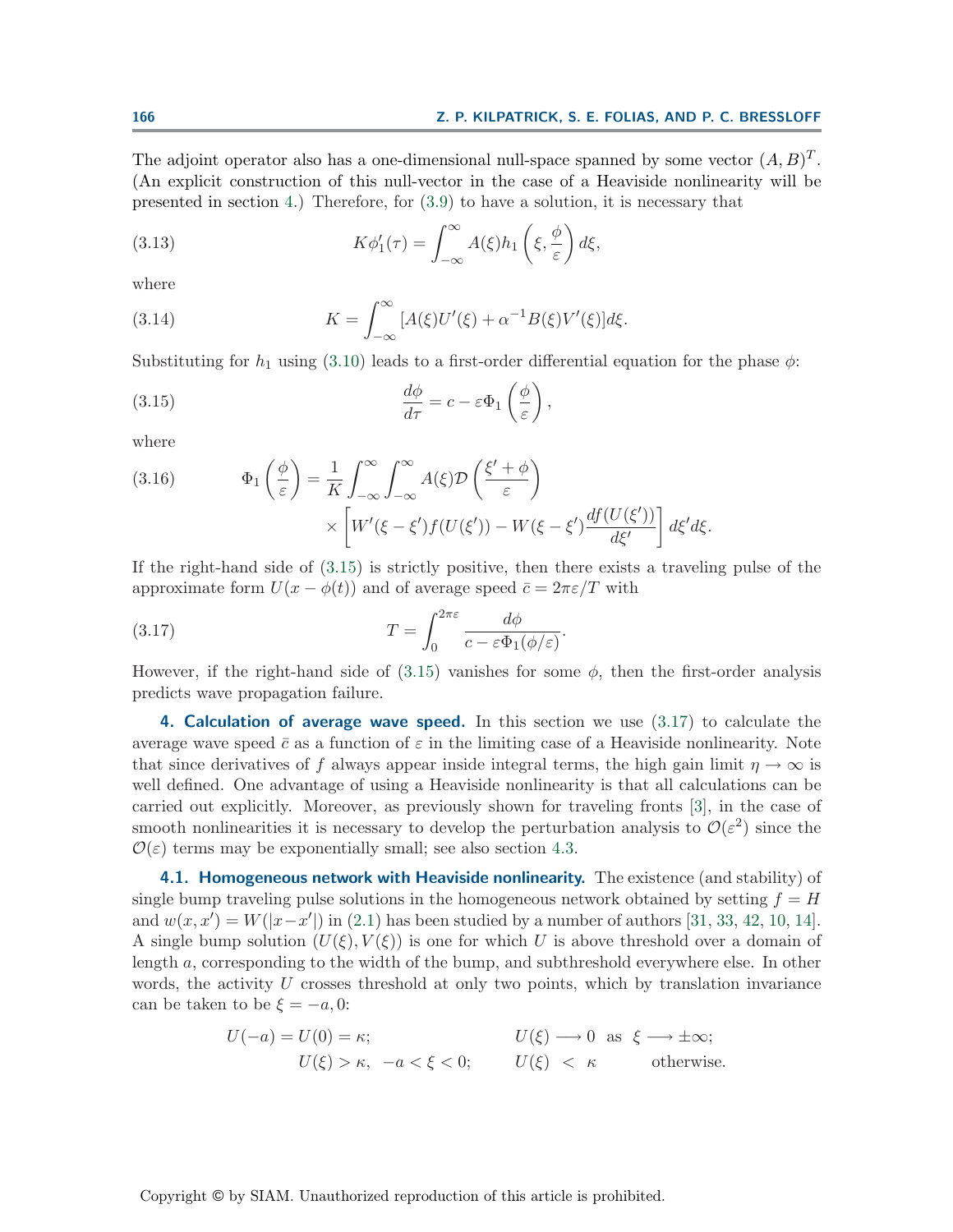<span id="page-6-0"></span>It follows from  $(3.2)$  with  $f = H$  that

(4.1) 
$$
-c U_{\xi} = -U - \beta V + \int_{-a}^{0} W(\xi - \eta) d\eta,
$$

$$
- \frac{c}{\alpha} V_{\xi} = -V + U.
$$

One way to solve this pair of equations is to use variation of parameters  $[42, 14]$  $[42, 14]$  $[42, 14]$ . For completeness, we present the details of this calculation here, since some of the results will be used in our subsequent analysis.

Let  $\mathbf{s} = (U, V)^T$  and rewrite the system as

(4.2) 
$$
\mathcal{L}\mathbf{s} \equiv \begin{pmatrix} cU'(\xi) - U(\xi) - \beta V(\xi) \\ cV'(\xi) + \alpha U(\xi) - \alpha V(\xi) \end{pmatrix} = -\begin{pmatrix} N_e(\xi) \\ 0 \end{pmatrix},
$$

where

(4.3) 
$$
N_e(\xi) = \Omega(\xi + a) - \Omega(\xi), \quad \Omega(\xi) = \int_{-\infty}^{\xi} W(\xi') d\xi'.
$$

We solve  $(4.2)$  using variation of parameters. The homogeneous problem  $\mathcal{L}$ **s** = **0** has two linearly independent solutions,

$$
\mathbf{S}_{+}(\xi) = \begin{pmatrix} \beta \\ m_{+} - 1 \end{pmatrix} \exp(\mu_{+} \xi), \quad \mathbf{S}_{-}(\xi) = \begin{pmatrix} \beta \\ m_{-} - 1 \end{pmatrix} \exp(\mu_{-} \xi),
$$

where

(4.4) 
$$
\mu_{\pm} = \frac{m_{\pm}}{c}, \qquad m_{\pm} = \frac{1}{2}(1 + \alpha \pm \sqrt{(1 - \alpha)^2 - 4\mu\beta}).
$$

We shall work in the parameter regime where  $\mu_{\pm}$  are real, though interesting behavior can arise when  $\mu_{\pm}$  is complex [\[38\]](#page-24-0). Thus, set

$$
\mathbf{s}(\xi) = [\mathbf{S}_{+}|\mathbf{S}_{-}] \left( \begin{array}{c} a(\xi) \\ b(\xi) \end{array} \right),
$$

where  $a, b \in C^1(\mathbb{R}, \mathbb{R})$ , and  $[A|B]$  denotes the matrix whose first column is A and whose second column is B. Since  $\mathcal{L}S_{\pm} = 0$ , (4.2) becomes

(4.5) 
$$
[\mathbf{S}_{+}|\mathbf{S}_{-}] \frac{\partial}{\partial \xi} \begin{pmatrix} a(\xi) \\ b(\xi) \end{pmatrix} = -\frac{1}{c} \begin{pmatrix} N_e(\xi) \\ 0 \end{pmatrix}.
$$

Since  $[S_+|S_-]$  is invertible, we find that

$$
\frac{\partial}{\partial \xi} \left( \begin{array}{c} a(\xi) \\ b(\xi) \end{array} \right) = -\frac{1}{c\beta(m_+ - m_-)} \left[ \mathbf{Z}_+ \middle| \mathbf{Z}_- \right]^T \left( \begin{array}{c} N_e(\xi) \\ 0 \end{array} \right),
$$

where

$$
\mathbf{Z}_{+}(\xi) = \begin{pmatrix} 1 - m_{-} \\ \beta \end{pmatrix} \exp(-\mu_{+} \xi), \quad \mathbf{Z}_{-}(\xi) = -\begin{pmatrix} 1 - m_{+} \\ \beta \end{pmatrix} \exp(-\mu_{-} \xi).
$$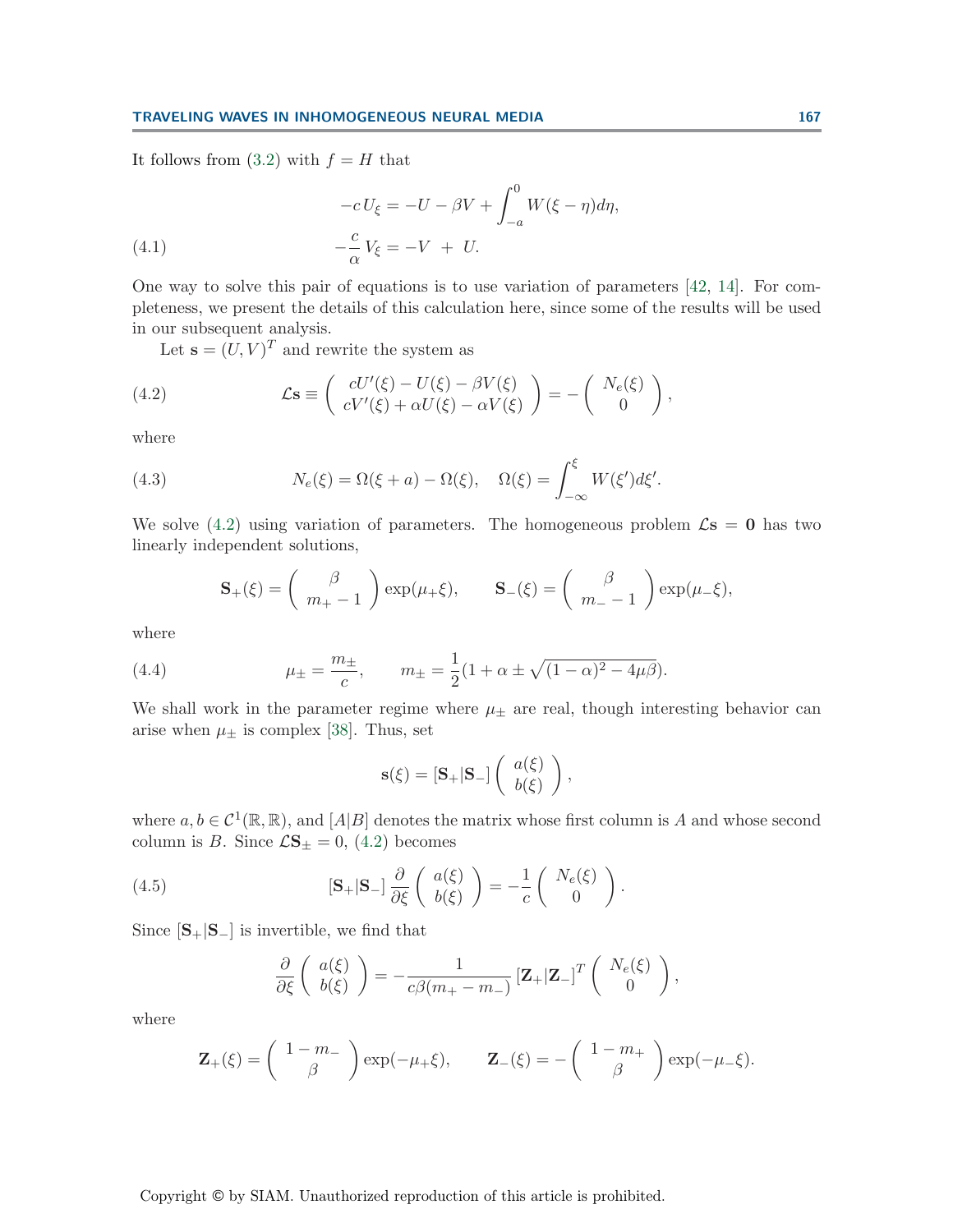<span id="page-7-0"></span>For  $c > 0$ , we can integrate from  $\xi$  to  $\infty$  and find

$$
\begin{pmatrix} a(\xi) \\ b(\xi) \end{pmatrix} = \begin{pmatrix} a_{\infty} \\ b_{\infty} \end{pmatrix} + \frac{1}{c\beta(m_{+} - m_{-})} \int_{\xi}^{\infty} \left[ \mathbf{Z}_{+} | \mathbf{Z}_{-} \right]^{T} \begin{pmatrix} N_{e}(\xi') \\ 0 \end{pmatrix} d\xi',
$$

where  $a_{\infty}, b_{\infty}$  are the values of  $a(\xi), b(\xi)$  as  $\xi \to \infty$ . Thus

(4.6) 
$$
\mathbf{s}(\xi) = [\mathbf{S}_{+}|\mathbf{S}_{-}] \begin{pmatrix} a_{\infty} \\ b_{\infty} \end{pmatrix} + \frac{1}{c\beta(m_{+} - m_{-})} [\mathbf{S}_{+}|\mathbf{S}_{-}] \int_{\xi}^{\infty} [\mathbf{Z}_{+}|\mathbf{Z}_{-}]^{T} \begin{pmatrix} N_{e}(\xi') \\ 0 \end{pmatrix} d\xi'.
$$

Using Hölder's inequality and that  $N_e \in C^0(\mathbb{R}, \mathbb{R})$ , we can show that the integral in (4.6) is bounded for all  $\xi \in R$ . Thus, a bounded solution **s** exists if  $a_{\infty} = b_{\infty} = 0$ . Our general traveling pulse solution is given by

$$
\mathbf{s}(\xi) = \frac{1}{c\beta(m_+ - m_-)}[\mathbf{S}_+|\mathbf{S}_-] \int_{\xi}^{\infty} [\mathbf{Z}_+|\mathbf{Z}_-]^T \begin{pmatrix} N_e(\xi') \\ 0 \end{pmatrix} d\xi'.
$$

Furthermore, if we define

$$
\mathcal{M}_{\pm}(\xi) = \frac{1}{c(m_+ - m_-)} \int_{\xi}^{\infty} e^{\mu_{\pm}(\xi - \xi')} N_e(\xi') d\xi',
$$

we can express our solution  $(U, V)$  as

(4.7) 
$$
U(\xi) = (1 - m_-) \mathcal{M}_+(\xi) - (1 - m_+) \mathcal{M}_-(\xi),
$$

(4.8) 
$$
V(\xi) = \beta^{-1}(m_+ - 1)(1 - m_-) [\mathcal{M}_+(\xi) - \mathcal{M}_-(\xi)].
$$

Since  $N_e(\xi)$  is dependent upon the pulse width a, the threshold conditions  $U(-a) = U(0) = \kappa$ lead to the following consistency conditions for the existence of a traveling pulse:

(4.9) 
$$
\kappa = (1 - m_-) \mathcal{M}_+(-a) - (1 - m_+) \mathcal{M}_-(-a),
$$

(4.10) 
$$
\kappa = (1 - m_-) \mathcal{M}_+(0) - (1 - m_+) \mathcal{M}_-(0).
$$

This pair of nonlinear equations determines the pulse width  $a$  and wave speed  $c$  of a single bump traveling wave solution as a function of the various parameters of the network. For a given weight distribution  $W(x)$ , existence of such a solution is established if a solution for  $a, c$  can be found, and provided that U does not cross threshold at any other points besides  $\xi = -a, 0$ . Recently the existence (and stability) of single bump traveling waves has been examined for quite a general class of weight distributions [\[32\]](#page-24-0) which includes both exponential and Gaussian distributions. For concreteness, we consider the exponential weight function  $(2.5)$  with  $W_0 = d = 1$ . Numerically solving  $(4.9)$  and  $(4.10)$  for a and c as a function of the adaptation rate  $\alpha$  yields the existence curves shown in Figure [2.](#page-8-0) This figure illustrates the well-known result that for sufficiently slow adaptation (small  $\alpha$ ) there exists a pair of traveling pulses with the fast/wide pulse stable and the slow/narrow pulse unstable [\[31\]](#page-24-0). Also shown in the figure is the stability of the various solution branches, which can be determined analytically using an Evans function approach [\[42,](#page-24-0) [10,](#page-23-0) [14,](#page-23-0) [32\]](#page-24-0).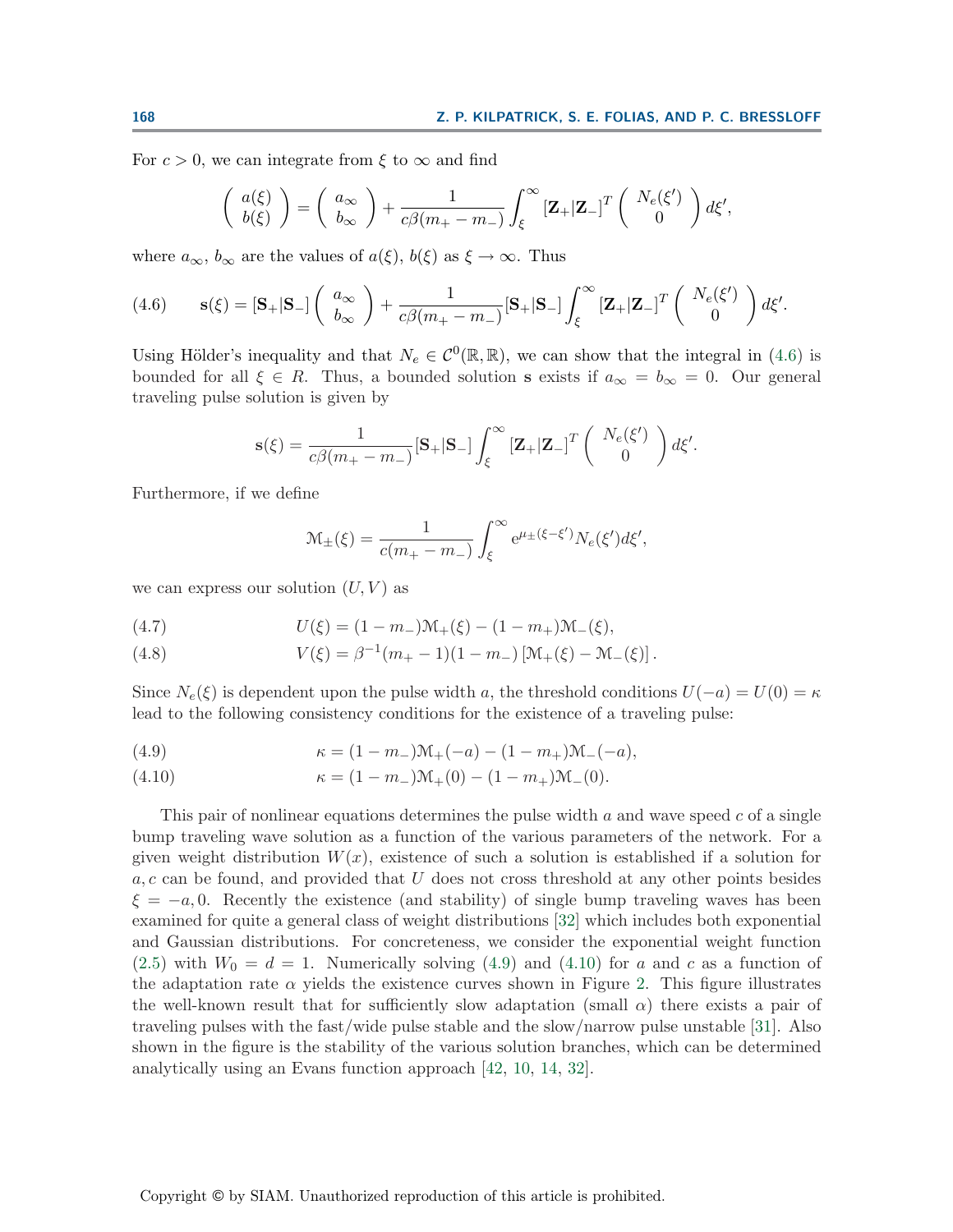<span id="page-8-0"></span>

**Figure 2.** Existence curves for a single bump traveling pulse solution of [\(2.1\)](#page-1-0) in the case of a homogeneous network with an exponential weight distribution  $W(x)=e^{-|x|/2}$ . Left: Existence curves in the  $(\alpha, a)$  plane. Right: Existence curves in the  $(\alpha, c)$  plane. Pulses exist only for small enough  $\alpha$  (sufficiently slow adaptation). For each parameter set, there exists a stable branch (solid) of wide/fast pulses and an unstable branch (dashed) of narrow/slow pulses. In the case  $\kappa = 0.3$  the branches annihilate at a saddle-node bifurcation at a critical value  $\alpha_c$ . In the other two cases, the branches end abruptly due to the fact that the eigenvalues  $\mu_{\pm}$  become complex-valued [\[38\]](#page-24-0).



**Figure 3.** Existence curves for a single bump traveling pulse solution of [\(2.1\)](#page-1-0) in the case of a homogeneous network with an exponential weight distribution  $W(x) = W_{\pm}e^{-|x|/2}$  with  $W_{\pm} = 1 \pm \rho$ . Left: Plot of wave speed  $c_{\pm}$  as a function of  $\rho$  for weight amplitudes  $W_{\pm}$ . The dashed curve indicates the arithmetic mean of pair c $\pm$ . The slower branch terminates at around  $\rho = 0.35$  due to a saddle-node bifurcation. The faster branch terminates due to a blow-up of the pulse width. Right: Plot of pulse width  $a_{\pm}$  as a function of  $\rho$  for weight amplitudes  $W_{\pm}$ .

The analysis of existence in a homogeneous network also provides some insight into what happens when we include a periodic modulation of the weights according to  $(2.4)$  and  $(2.6)$ . Such a modulation induces a periodic variation in the amplitude  $W_0$  of the exponential weight distribution [\(2.5\)](#page-2-0) between the limiting values  $W_+ = (1 \pm \rho)W_0$ . This suggests that the speed of a wave in the inhomogeneous network will be bounded by the speeds  $c_{\pm}$  of a traveling wave in the corresponding homogeneous network obtained by taking  $W_0 \to W_{\pm}$ . Note that rescaling the weight distribution in [\(4.9\)](#page-7-0) and [\(4.10\)](#page-7-0) is equivalent to rescaling the threshold according to  $\kappa \to \kappa/(1 \pm \rho)$ . In Figure 3 we plot the speeds  $c_{\pm}$  and the corresponding pulse widths  $a_{\pm}$  as a function of  $\rho$ . For sufficiently small  $\rho$ , the wave speed  $c_+$  increases with  $\rho$  at approximately the same rate as c<sup>−</sup> decreases so that their arithmetic mean remains constant. Therefore, one might expect that a periodic variation in weights would lead to a corresponding periodic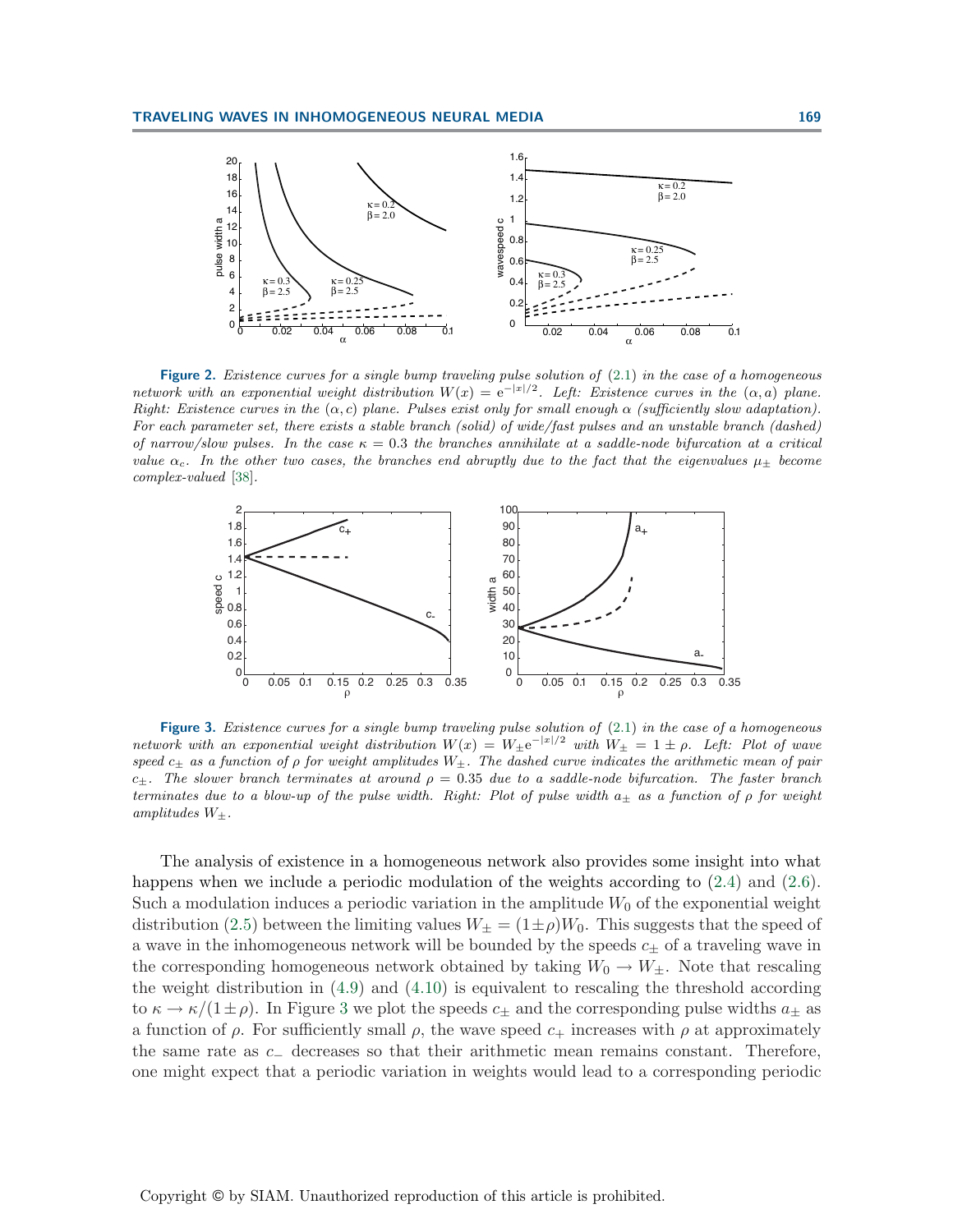<span id="page-9-0"></span>variation in wave speed such that the mean wave speed is approximately independent of  $\rho$ . However, when a pulse enters a region of enhanced synaptic weights, the resulting increase in wave speed coincides with a rapid increase in pulse width as a function of  $\rho$ . Thus, the pulse will tend to extend into neighboring regions of reduced synaptic weights and the resulting spatial averaging will counteract the speeding up of the wave. On the other hand, when a pulse enters a region of reduced synaptic weights, the reduction in wave speed coincides with a reduction in pulse width so that spatial averaging can no longer be carried out as effectively. (The effectiveness of spatial averaging will depend on the ratio of the pulse width a to the periodicity  $2\pi\varepsilon$  of the weight modulation.) Hence, we expect regions where the weights are reduced to have more effect on wave propagation than regions where the weights are enhanced, suggesting that a periodic weight modulation leads to slower, narrower waves. This is indeed found to be the case, both in our perturbation analysis (section 4.2) and in our numerical simulations (section [5\)](#page-14-0). Interestingly, we also find that traveling waves persist for larger values of  $\rho$  than predicted by our analysis of single bumps in homogeneous networks, although such waves tend to consist of multiple bumps (see section [5\)](#page-14-0).

**4.2. Inhomogeneous network with Heaviside nonlinearity.** Suppose that the homogeneous network with a Heaviside nonlinearity supports a stable traveling wave solution  $(U(\xi), V(\xi))^T$  of wave speed c. As shown in section [4.1,](#page-5-0) a stable/unstable pair of traveling waves exists for sufficiently slow adaptation. In order to calculate the average wave speed  $\bar{c}$ for nonzero  $\varepsilon$  and  $\rho$  (see [\(3.17\)](#page-5-0)), we first need to compute the null-vector  $(A(\xi), B(\xi))^T$  of the adjoint operator  $\mathcal{L}^*$  defined by [\(3.12\)](#page-4-0). In the case of a Heaviside nonlinearity,

(4.11) 
$$
-c\frac{dA(\xi)}{d\xi} - A(\xi) + B(\xi) + \frac{\delta(\xi)}{|U'(0)|} \int_{-\infty}^{\infty} W(\xi - \xi')A(\xi')d\xi' + \frac{\delta(\xi + a)}{|U'(-a)|} \int_{-\infty}^{\infty} W(\xi - \xi')A(\xi')d\xi' = 0,
$$

$$
- \frac{c}{\alpha} \frac{dB(\xi)}{d\xi} - \beta A(\xi) - B(\xi) = 0.
$$

For  $\xi \neq 0, -a$ , this has solutions of the form  $(A(\xi), B(\xi)^T) = \mathbf{u}e^{-\lambda \xi}$  with associated characteristic equation  $\mathbf{M}\mathbf{u} = c\lambda\mathbf{u}$  and

(4.12) 
$$
\mathbf{M} = \begin{pmatrix} 1 & -1 \\ \beta \alpha & \alpha \end{pmatrix}.
$$

The eigenvalues are  $\lambda = \mu_{\pm} = m_{\pm}/c$  with  $m_{\pm}$  given by [\(4.4\)](#page-6-0). The corresponding eigenvectors are

(4.13) 
$$
\mathbf{u}_{\pm} = \begin{pmatrix} 1 \\ 1 - m_{\pm} \end{pmatrix}.
$$

The presence of the Dirac delta functions at  $\xi = 0, -a$  then suggests that we take the nullsolution to be of the form

(4.14)  
\n
$$
\mathbf{V}^*(\xi) = \gamma_+ \mathbf{u}_+ \left[ e^{-\mu_+ \xi} \Theta(\xi) + \chi e^{-\mu_+ (\xi + a)} \Theta(\xi + a) \right] + \gamma_- \mathbf{u}_- \left[ e^{-\mu_- \xi} \Theta(\xi) + \chi e^{-\mu_- (\xi + a)} \Theta(\xi + a) \right]
$$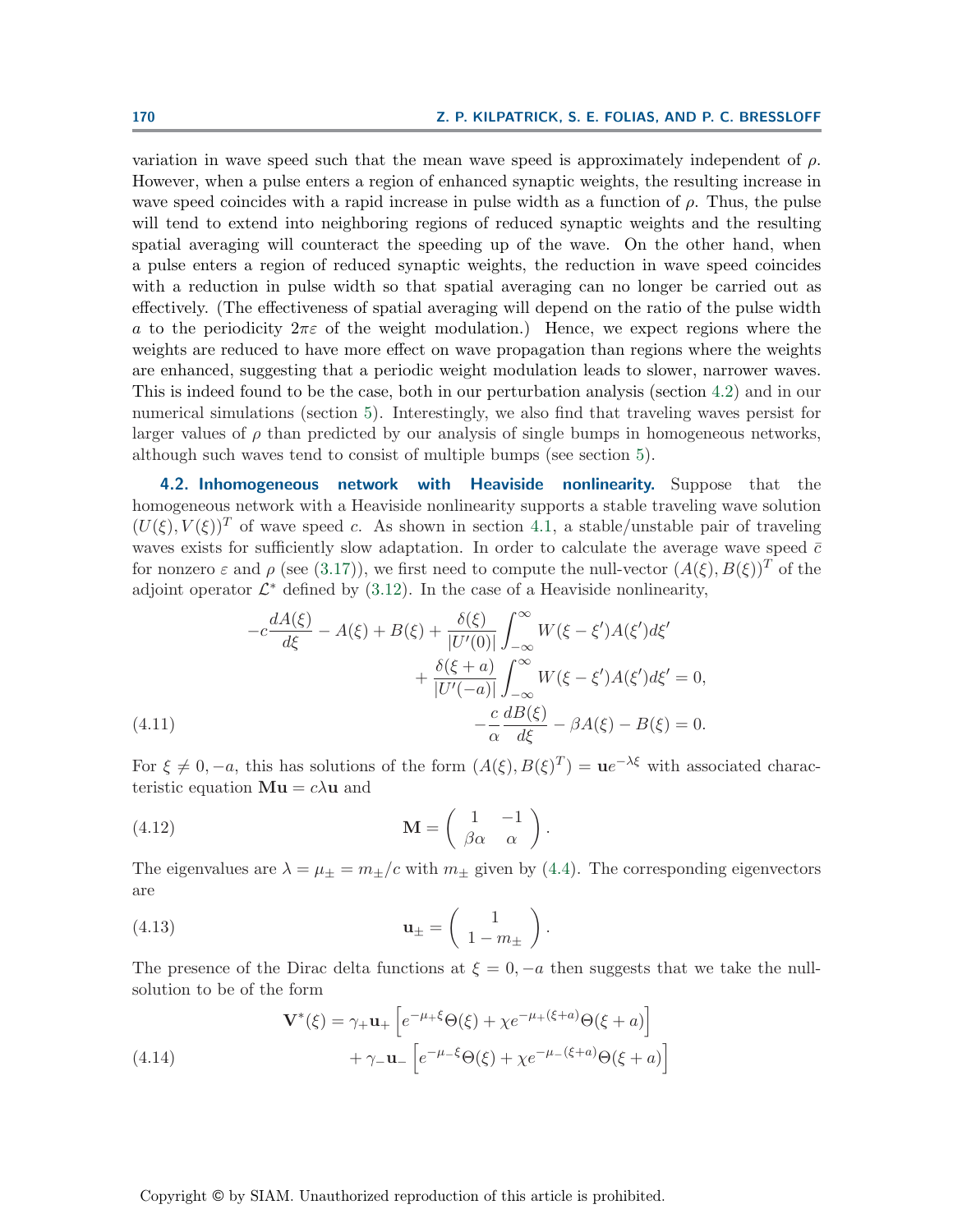with the coefficients  $\gamma_{\pm}$  chosen such that the Dirac delta function terms that come from differentiating the null-vector appear only in the  $A(\xi)$  term,

(4.15) 
$$
\gamma_+ \mathbf{u}_+ + \gamma_- \mathbf{u}_- = \begin{pmatrix} \Gamma \\ 0 \end{pmatrix},
$$

and  $\chi$  is a constant yet to be determined. Taking

(4.16) 
$$
\gamma_{\pm} = \pm (1 - m_{\mp}),
$$

we have  $\Gamma = m_+ - m_-$ .

In order to determine  $\chi$ , substitute [\(4.14\)](#page-9-0) into [\(4.11\)](#page-9-0) to obtain the pair of equations

(4.17) 
$$
c(m_{+}-m_{-}) = \frac{1}{|U'(0)|}(\Lambda(0) + \chi \Lambda(-a))
$$

and

(4.18) 
$$
\chi c(m_{+}-m_{-}) = \frac{1}{|U'(-a)|} (\Lambda(a) + \chi \Lambda(0))
$$

with

(4.19) 
$$
\Lambda(\zeta) = \int_0^\infty [(1-m_-)W(\xi+\zeta)e^{-\mu+\xi} - (1-m_+)W(\xi+\zeta)e^{-\mu-\xi}]d\xi.
$$

We require that (4.17) and (4.18) be consistent with the formula for  $U'(\xi)$  obtained by differ-entiating [\(4.7\)](#page-7-0) with respect to  $\xi$ :

(4.20) 
$$
U'(\xi) = \frac{1 - m_-}{c(m_+ - m_-)} \int_{\xi}^{\infty} e^{\mu_+(\xi - \xi')} [W(\xi' + a) - W(\xi')] d\xi'
$$

$$
- \frac{1 - m_+}{c(m_+ - m_-)} \int_{\xi}^{\infty} e^{\mu_-(\xi - \xi')} [W(\xi' + a) - W(\xi')] d\xi'.
$$

It follows that

$$
|U'(0)| = -U'(0) = \frac{\Lambda(0) - \Lambda(a)}{c(m_+ - m_-)}, \quad |U'(-a)| = U'(-a) = \frac{\Lambda(0) - \Lambda(-a)}{c(m_+ - m_-)},
$$

which, together with (4.17) and (4.18), imply

$$
\Lambda(0) - \Lambda(a) = \Lambda(0) + \chi \Lambda(-a), \quad \chi(\Lambda(0) - \Lambda(-a)) = \Lambda(a) + \chi \Lambda(0).
$$

Hence, [\(4.14\)](#page-9-0) is a solution provided that

(4.21) 
$$
\chi = -\frac{\Lambda(a)}{\Lambda(-a)}.
$$

This is also a constructive proof that the adjoint linear operator  $\mathcal{L}^*$  for a Heaviside nonlinearity has a one-dimensional null-space spanned by **V**∗.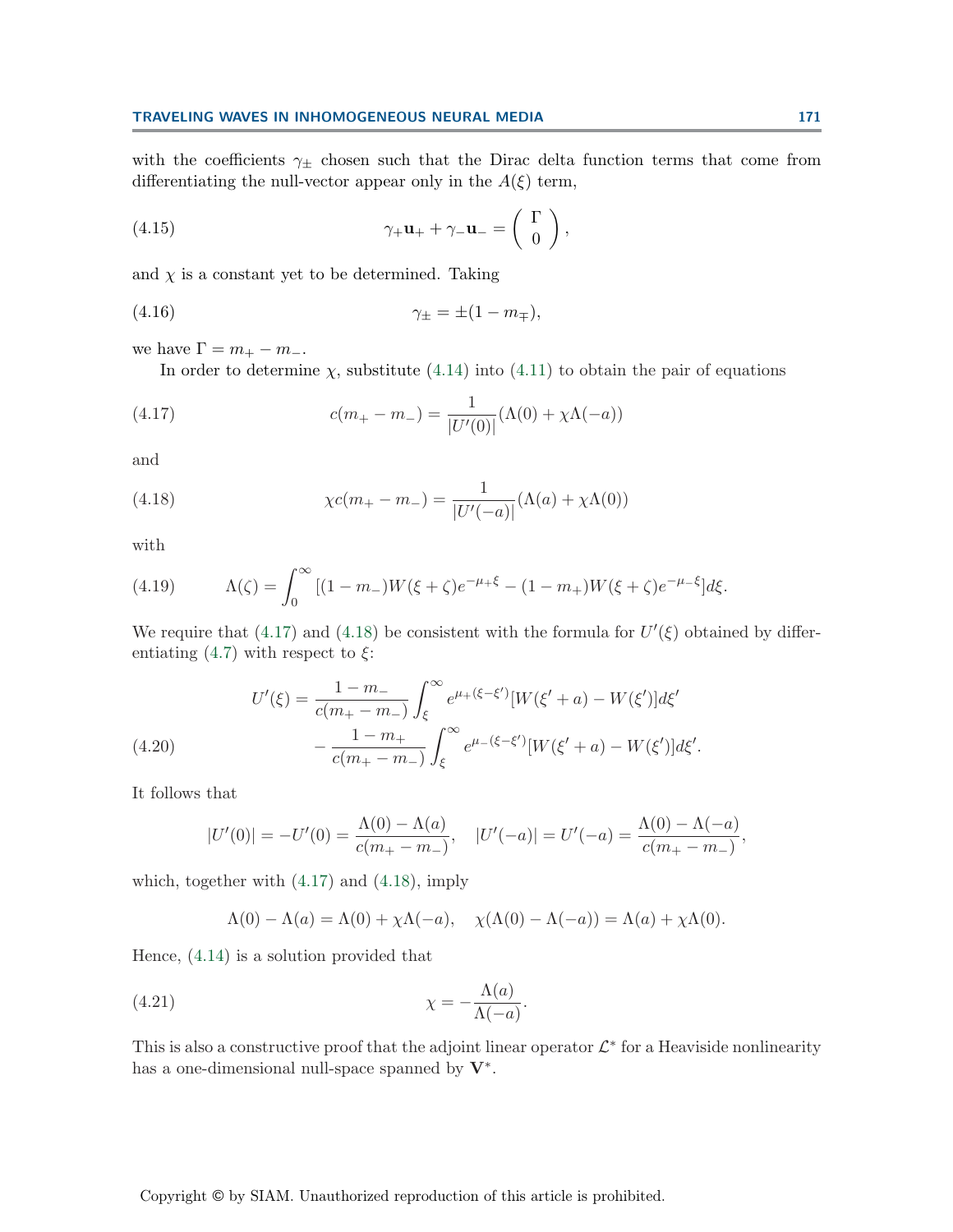<span id="page-11-0"></span>Having found the null-solution [\(4.14\)](#page-9-0), we now determine the phase function  $\Phi_1$  given by  $(3.16)$  with  $f = H$ . First, the constant K of  $(3.14)$  is evaluated by substituting for  $(A(\xi), B(\xi))$  using [\(4.14\)](#page-9-0) and substituting for  $(U(\xi), V(\xi))$  using [\(4.7\)](#page-7-0) and [\(4.8\)](#page-7-0). The rather lengthy expression for  $K$  is given in the appendix. Next, we evaluate the double integral on the right-hand side of [\(3.16\)](#page-5-0) by setting  $\mathcal{D}(x)=e^{ix}$  and using Fourier transforms. This gives

(4.22) 
$$
K\Phi_1\left(\frac{\phi}{\varepsilon}\right) = \frac{i}{\varepsilon}e^{i\phi/\varepsilon}\int_{-\infty}^{\infty}W(x)\left[\int_{-\infty}^{\infty}e^{iqx}\widetilde{A}^*(q)\widetilde{f(U)}(q+\varepsilon^{-1})\frac{dq}{2\pi}\right]dx,
$$

where  $*$  denotes complex conjugate and

(4.23) 
$$
\widetilde{A}(q) = \int_{-\infty}^{\infty} e^{iqx} A(x) dx.
$$

In the case of a Heaviside nonlinearity and a pulse of width a,  $f(U(\xi)) = \Theta(\xi + a) - \Theta(\xi)$ , and  $A(x)$  is given explicitly by the first component of the null-vector in [\(4.14\)](#page-9-0). Taking Fourier transforms of these expressions shows that

(4.24) 
$$
\widetilde{A}(q) = -\left(1 + \chi e^{-iqa}\right) \left[\frac{\gamma_+}{iq - \mu_+} + \frac{\gamma_-}{iq - \mu_-}\right], \quad \widetilde{f(U)}(q) = \frac{1 - e^{-iqa}}{iq - 0^+}.
$$

If these Fourier transforms are now substituted into (4.22), we have

$$
K\Phi_1\left(\frac{\phi}{\varepsilon}\right) = \frac{e^{i\phi/\varepsilon}}{\varepsilon} \int_{-\infty}^{\infty} W(x) \left[ \int_{-\infty}^{\infty} \left\{ \frac{\gamma_+(1 - e^{-i(q + \varepsilon^{-1})a} + \chi e^{iqa} - \chi e^{-ia/\varepsilon})e^{iqx}}{(q + \varepsilon^{-1} + i0^+)(q - i\mu_+)} + \frac{\gamma_-(1 - e^{-i(q + \varepsilon^{-1})a} + \chi e^{iqa} - \chi e^{-ia/\varepsilon})e^{iqx}}{(q + \varepsilon^{-1} + i0^+)(q - i\mu_-)} \right\} \frac{dq}{2\pi i} \right] dx.
$$

The resulting integral over  $q$  can be evaluated by closing the contour in the upper-half or lower-half complex q-plane depending on the sign of  $x, x \pm a$ . We find that there are only contributions from the poles at  $q = i\mu_{\pm}$  with  $\mu_{\pm} > 0$ , whereas there is a removable singularity at  $q = -\varepsilon^{-1} - i0^+$ . Thus

$$
K\Phi_1\left(\frac{\phi}{\varepsilon}\right) = \frac{\gamma_+ e^{i\phi/\varepsilon}}{\varepsilon(\varepsilon^{-1} + i\mu_+)} \left[ \left(1 - \chi e^{-ia/\varepsilon}\right) \widehat{\Omega}_+(0) + \chi \widehat{\Omega}_+(-a) - e^{-ia/\varepsilon} \widehat{\Omega}_+(a)\right] + \frac{\gamma_- e^{i\phi/\varepsilon}}{\varepsilon(\varepsilon^{-1} + i\mu_-)} \left[ \left(1 - \chi e^{-ia/\varepsilon}\right) \widehat{\Omega}_-(0) + \chi \widehat{\Omega}_-(-a) - e^{-ia/\varepsilon} \widehat{\Omega}_-(a)\right],
$$

with

(4.27) 
$$
\widehat{\Omega}_{\pm}(s) = \int_0^\infty W(x+s)e^{-\mu_{\pm}x} dx.
$$

Taking the imaginary part of the above equation then determines the phase function  $K\Phi_1$  for  $\mathcal{D}(x) = \rho \sin(x)$ . After a straightforward calculation, we find that

(4.28) 
$$
\frac{K}{\rho}\Phi_1\left(\frac{\phi}{\varepsilon}\right) = (\Xi_+ + \Xi_-)\sin\left(\frac{\phi}{\varepsilon}\right) + (\Pi_+ + \Pi_-)\sin\left(\frac{\phi - a}{\varepsilon}\right) + (\Upsilon_+ + \Upsilon_-)\cos\left(\frac{\phi}{\varepsilon}\right) + (\Psi_+ + \Psi_-)\cos\left(\frac{\phi - a}{\varepsilon}\right),
$$

where the explicit expressions for  $\Xi_{\pm}$ ,  $\Pi_{\pm}$ ,  $\Upsilon_{\pm}$ ,  $\Psi_{\pm}$  are given in the appendix.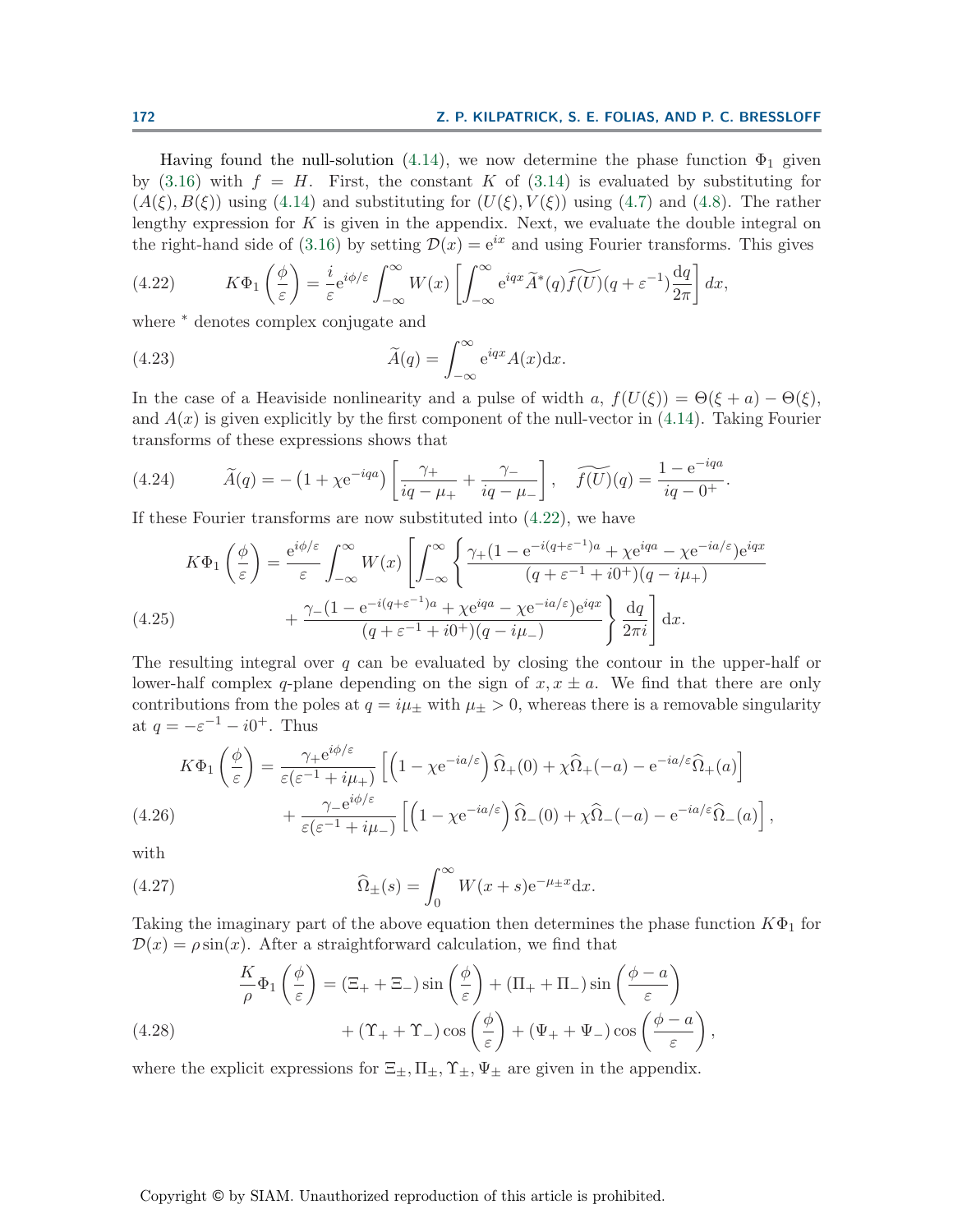<span id="page-12-0"></span>

**Figure 4.** Left: Average wave speed  $\bar{c}$  versus  $\epsilon$  for various values of the modulation amplitude  $\rho$ . The critical value of  $\varepsilon$  for wave propagation failure decreases as  $\rho$  increases. Right: Average wave speed  $\bar{c}$  versus  $\rho$ for various values of the modulation period  $\varepsilon$ . For the sake of comparison, the speed curves previously plotted in Figure [3](#page-8-0) for a homogeneous network are also shown (gray curves). Other parameters are  $\kappa = 0.2$ ,  $\alpha = 0.04$ , and  $\beta = 2.0$ .

Finally, we numerically calculate the average wave speed  $\bar{c}$  by substituting [\(4.28\)](#page-11-0) into [\(3.17\)](#page-5-0). Note that we use the exact expression for  $\Phi_1$  that includes all higher-order terms in  $\varepsilon$ , rather than keeping only the  $\mathcal{O}(1)$  term, since this gives a better estimate of the wave speed. In Figure 4 we show some example plots of  $\bar{c}$  as a function of  $\varepsilon$  and  $\rho$ . It can be seen that for each choice of parameters,  $\bar{c}$  is a monotonically decreasing function of  $\varepsilon$  and  $\rho$ , with  $\bar{c}$ approaching the speed c of the homogeneous wave in the limits  $\varepsilon \to 0$  and  $\rho \to 0$ . Hence, although the periodic modulation enhances the strength of connections in some regions and reduces them in others compared to the homogeneous case (see Figure [1\)](#page-3-0), the net result is an effective reduction in wave speed. This is consistent with our discussion of Figure [3](#page-8-0) in section [4.1,](#page-5-0) where we used a spatial averaging argument combined with the observation that faster waves are wider to infer that regions of reduced synaptic weights affect wave propagation more than regions of enhanced weights. Figure 4 also suggests that for sufficiently small  $\varepsilon$ there exists a traveling wave solution for all  $\rho$ ,  $0 \leq \rho < 1$ , whereas for larger values of  $\varepsilon$  there is a critical value  $\rho_c$  beyond which propagation failure occurs. That is,  $\bar{c} \to 0$  as  $\rho \to \rho_c$ , and this critical value decreases as the periodicity  $\varepsilon$  of the inhomogeneity increases. Similarly, for sufficiently large  $\rho$  there exists a critical period  $\varepsilon_c$  such that  $\bar{c} \to 0$  as  $\varepsilon \to \varepsilon_c$ . Analogous results were previously obtained for traveling fronts in a scalar equation [\[3\]](#page-22-0). It is important to bear in mind that the calculation of  $\bar{c}$  is based on the  $\mathcal{O}(\varepsilon)$  perturbation analysis of section [3,](#page-2-0) although we do include higher-order terms in the calculation of  $\Phi_1$ . This raises the important question as to whether or not our analysis correctly predicts wave propagation failure in the full system, given that  $\bar{c}$  tends to approach zero at relatively large values of  $\varepsilon$  and  $\rho$ . Moreover, the perturbation analysis does not determine the stability of the wave so that propagation failure could occur due to destabilization of the wave for  $\rho < \rho_c$  or  $\varepsilon < \varepsilon_c$ . This will indeed turn out to be the case as we show in section [5,](#page-14-0) where we present numerical solutions of [\(2.1\)](#page-1-0) and provide further insight into the mechanism for propagation failure.

**4.3. Smooth nonlinearities and higher-order corrections.** In the case of smooth nonlinearities, the Fourier transforms  $\widetilde{A}(q)$  and  $\widetilde{f(U)}(q)$  appearing in [\(4.22\)](#page-11-0) no longer have simple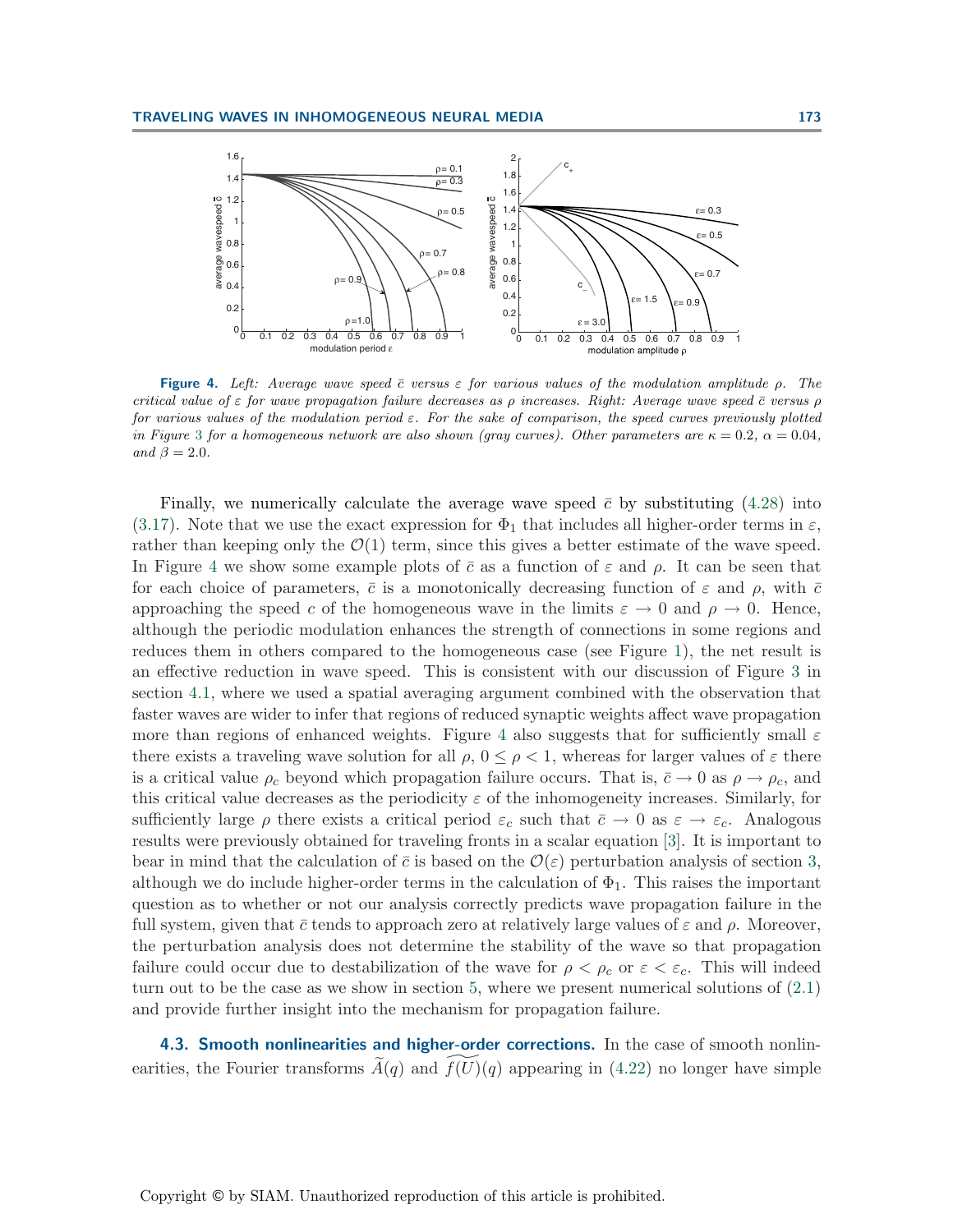poles, and in general  $\Phi_1$  will consist of exponentially small terms. It follows that  $\Phi_1$  may be less significant than the  $\mathcal{O}(\varepsilon^2)$  terms ignored in the perturbation expansion of [\(3.4\)](#page-4-0). Therefore, following the treatment of traveling fronts [\[3\]](#page-22-0), we carry out a perturbation expansion of system [\(3.4\)](#page-4-0) to  $\mathcal{O}(\varepsilon^2)$ . This yields an equation for  $(u_2, v_2)$  of the form

(4.29) 
$$
-\frac{\partial}{\partial \tau} \begin{pmatrix} u_2(\xi, \tau) \\ v_2(\xi, \tau)/\alpha \end{pmatrix} + \mathcal{L} \begin{pmatrix} u_2(\xi, \tau) \\ v_2(\xi, \tau) \end{pmatrix} = -\phi'_2(\tau) \begin{pmatrix} U'(\xi) \\ V'(\xi)/\alpha \end{pmatrix} - \phi'_1(\tau) \begin{pmatrix} u'_1(\xi) \\ v'_1(\xi)/\alpha \end{pmatrix} + \begin{pmatrix} h_2(\xi, \frac{\phi}{\varepsilon}) \\ 0 \end{pmatrix},
$$

where  $\mathcal L$  is defined by [\(3.9\)](#page-4-0) and

$$
h_2\left(\xi, \frac{\phi}{\varepsilon}\right) = -\frac{1}{2} \int_{-\infty}^{\infty} W(\xi - \xi') f''(U(\xi')) [u_1(\xi')]^2 d\xi'
$$
  
(4.30)
$$
- \int_{-\infty}^{\infty} \mathcal{D}\left(\frac{[\xi' + \phi]}{\varepsilon}\right) W'(\xi - \xi') f'(U(\xi')) u_1(\xi') d\xi'
$$

$$
+ \int_{-\infty}^{\infty} \mathcal{D}\left(\frac{[\xi' + \phi]}{\varepsilon}\right) W(\xi - \xi') [f'(U(\xi')) u'_1(\xi') + f''(U(\xi')) U'(\xi') u_1(\xi)] d\xi'.
$$

The existence of a bounded solution requires the solvability conditions [\(3.13\)](#page-5-0) and

(4.31) 
$$
K\phi_2'(\tau) + L(\tau)\phi_1'(\tau) = \int_{-\infty}^{\infty} A(\xi)h_2\left(\xi, \frac{\phi}{\varepsilon}\right) d\xi,
$$

where

(4.32) 
$$
L(\tau) = \int_{-\infty}^{\infty} \left[ A(\xi) \frac{\partial u_1(\xi, \tau)}{\partial \xi} + \alpha^{-1} B(\xi) \frac{\partial v_1(\xi, \tau)}{\partial \xi} \right] d\xi.
$$

In order to evaluate the solvability condition (4.31), we must first determine  $u_1(\xi, \phi/\varepsilon)$  from [\(3.8\)](#page-4-0). If we choose  $\mathcal{D}(x)$  to be a sinusoid, then  $u_1(\xi, \phi/\varepsilon)$  will include terms that are proportional to  $\sin(\phi/\varepsilon)$  and  $\cos(\phi/\varepsilon)$ . Thus substituting  $u_1(\xi/\phi/\varepsilon)$  into (4.30) will generate terms of the form  $\sin^2(\phi/\varepsilon)$  and  $\cos^2(\phi/\varepsilon)$  due to the quadratic term in  $u_1$ . Using the identities  $2\sin^2(x)=1-\cos(2x)$  and  $2\cos^2(x)=1+\cos(2x)$  implies that there will be an  $\varepsilon$ -independent contribution to  $\phi'_2$ . Thus for smooth nonlinearities we find that

(4.33) 
$$
\frac{\mathrm{d}\phi}{\mathrm{d}\tau} = c + \varepsilon^2 C_2(c) + D_2\left(c, \frac{\phi}{\varepsilon}\right),
$$

where  $C_2$  is independent of  $\varepsilon$  and  $D_2$  is exponentially small in  $\varepsilon$ . Equation (4.33) is the secondorder version of the phase equation [\(3.15\)](#page-5-0) in cases where the first-order term is exponentially small. Again, the condition for wave propagation failure is that the right-hand side of (4.33) vanishes for some  $\phi$ .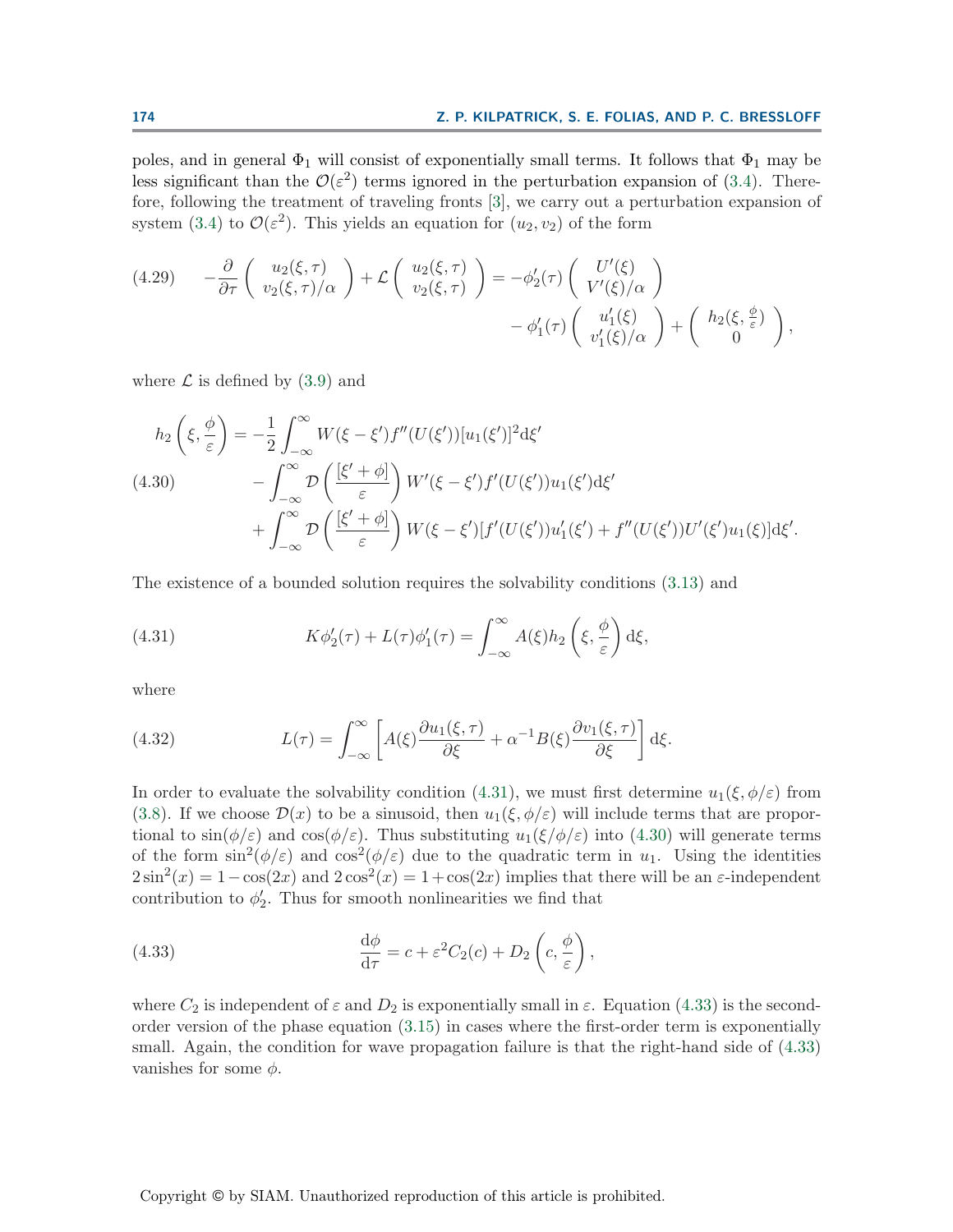<span id="page-14-0"></span>

**Figure 5.** Top left: Stable traveling pulse for a homogeneous network with exponential weight function [\(2.5\)](#page-2-0) and fixed parameters  $\kappa = 0.2$ ,  $\beta = 2.0$ , and  $\alpha = 0.04$  (for all plots). Top right: Corresponding traveling pulse for an inhomogeneous network with weight distribution [\(2.4\)](#page-2-0) and a sinusoidal modulation with  $\varepsilon = 0.1$  and  $\rho = 0.3$ . We see rippling in the interior of the pulse. Bottom left: Using a more severe inhomogeneity,  $\rho = 0.8$ , leads to rippling in the active region of the pulse such that now the interior crosses below threshold periodically. Bottom right: For  $\rho = 1$ , the effect is even more severe.

**5. Numerical results.** Our perturbation analysis suggests that as  $\rho$  increases, the mean speed of a traveling pulse decreases, and, at least for sufficiently large periods  $\varepsilon$  of the weight modulation, wave propagation failure can occur. However, one of the simplifying assumptions of our analysis is that the perturbed solution is still a traveling pulse; that is, at each time  $t$ there is a single bounded interval over which the solution is above threshold, which is equal to the pulse width a of the homogeneous pulse in the limit  $\varepsilon \to 0$ . The inclusion of a periodic modulation of a monotonically decreasing weight function suggests that the assumption of a single pulse solution may break down as  $\rho$  increases toward unity. In this section we explore this issue by numerically solving the full system of equations [\(2.1\)](#page-1-0) in the case of a Heaviside nonlinearity  $(f = H)$ , and we show that wave propagation can persist in the presence of multiple bumps. Numerical simulations of propagating pulses are carried out using MATLAB. Initial conditions are taken to be solutions to the homogeneous problem given by [\(4.7\)](#page-7-0) and [\(4.8\)](#page-7-0). We then apply backward Euler to the linear terms and forward Euler with a Riemann sum to the convolution operator. Space and time discretizations are taken to be  $\Delta t = 0.01$ and  $\Delta x = 0.01$ . The numerical results are stable with respect to reductions in the mesh size provided that  $\Delta x \ll 2\pi\varepsilon$ . Finally, boundary points evolve freely, rather than by prescription, and the domain size is wide enough so that pulses are unaffected by boundaries.

In Figure 5 we show some examples of traveling pulse solutions in an inhomogeneous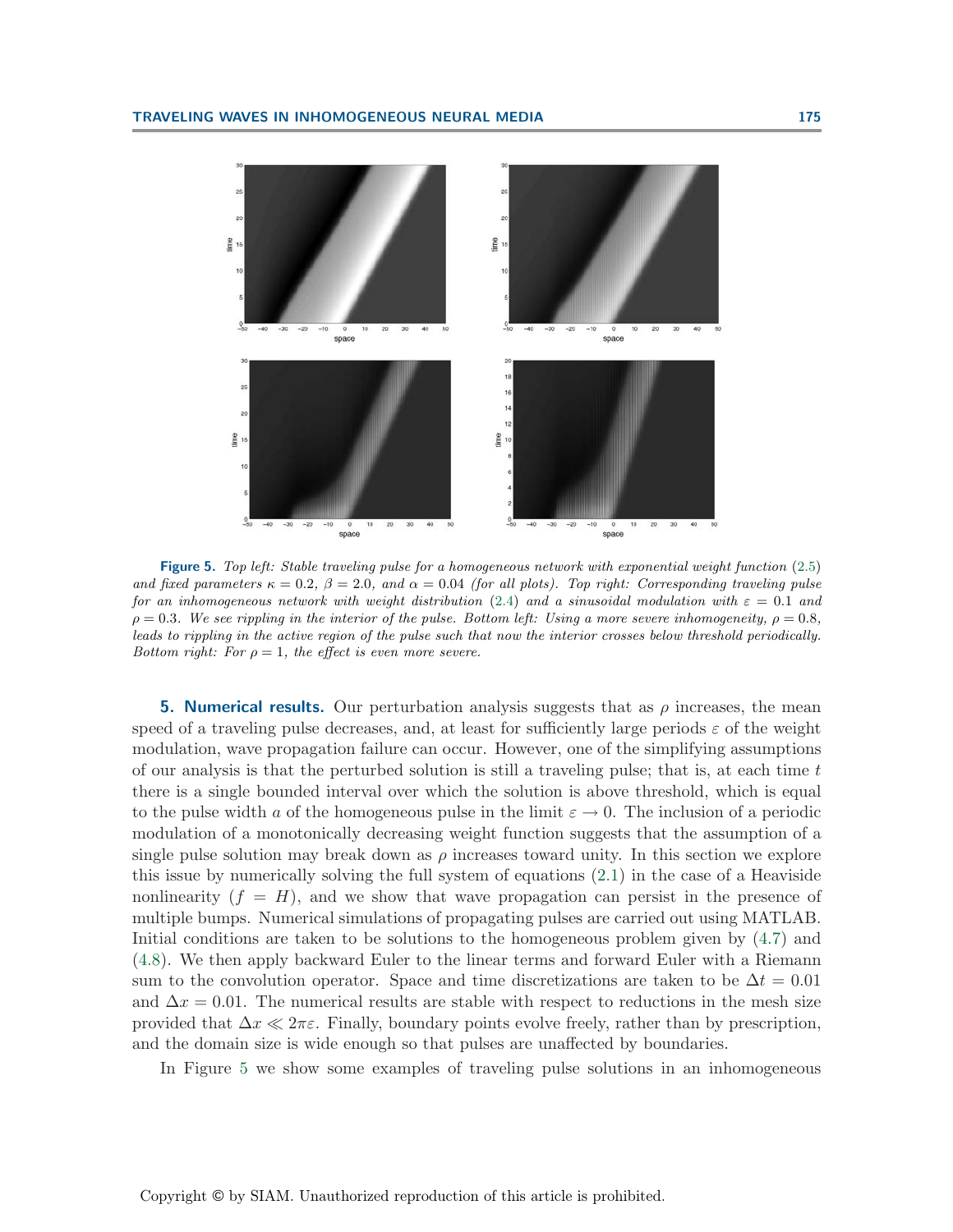

**Figure 6.** Top left: Comparison of the wave profiles at time  $t = 10$  for the homogeneous (dashed line) and the inhomogeneous (solid line) cases. Here, the parameters are  $\kappa = 0.2, \beta = 2.0, \alpha = 0.04, \varepsilon = 0.3$ , and  $\rho = 0.3$ . Including periodic modulation clearly thins the pulse as we see its profile fits within that of the homogeneous medium. Top right: Subtraction of the homogeneous solution from the inhomogeneous solution at time  $t = 10$ . We see here an approximation of  $u_1(x, t)$ , from our perturbation analysis. The dominant detail is the oscillations with period  $2\pi\varepsilon$ . Bottom left: Profile comparison at  $t = 200$ . The homogeneous solution has moved well ahead of the inhomogeneous solution due to speed difference. Bottom right: Pseudocolor plot of  $u_1(x, t)$ , obtained by subtracting the homogeneous solution from the inhomogeneous solution. The dark bands delineate the underlying homogeneous solution.

network with weight distribution given by [\(2.4\)](#page-2-0), [\(2.5\)](#page-2-0), and [\(2.6\)](#page-2-0). The period of the modulation is taken to be relatively small ( $\varepsilon = 0.1$ ). We take as initial conditions the invariant profile for the corresponding homogeneous case, obtained by solving in traveling wave coordinates for the  $\varepsilon = 0$  case, which gives  $(U, V)$  in [\(4.7\)](#page-7-0) and [\(4.8\)](#page-7-0). It can be seen from Figure [5](#page-14-0) that as the amplitude  $\rho$  of the periodic modulation increases the wave slows down and narrows, which is consistent with our perturbation analysis. Moreover, the network activity develops a rippling within the interior of the pulse, as can be seen more clearly in Figure 6, where we directly compare the numerical solution of the homogeneous network with that of a corresponding inhomogeneous network. Superimposing the two wave profiles at an early time  $(t = 10)$ illustrates the thinning of the pulse and shows that the difference between the two wave profiles is an oscillatory component of approximately zero mean, which would correspond to  $u_1$  in our perturbation analysis. Similarly, comparing the two wave profiles at a later time  $(t = 200)$  illustrates the slowing down of the pulse. As  $\rho$  increases, the amplitude of the ripples also increases such that, for sufficiently large  $\rho$ , activity at any given time t alternates between superthreshold and subthreshold domains. This is illustrated in Figure [7.](#page-16-0) A closer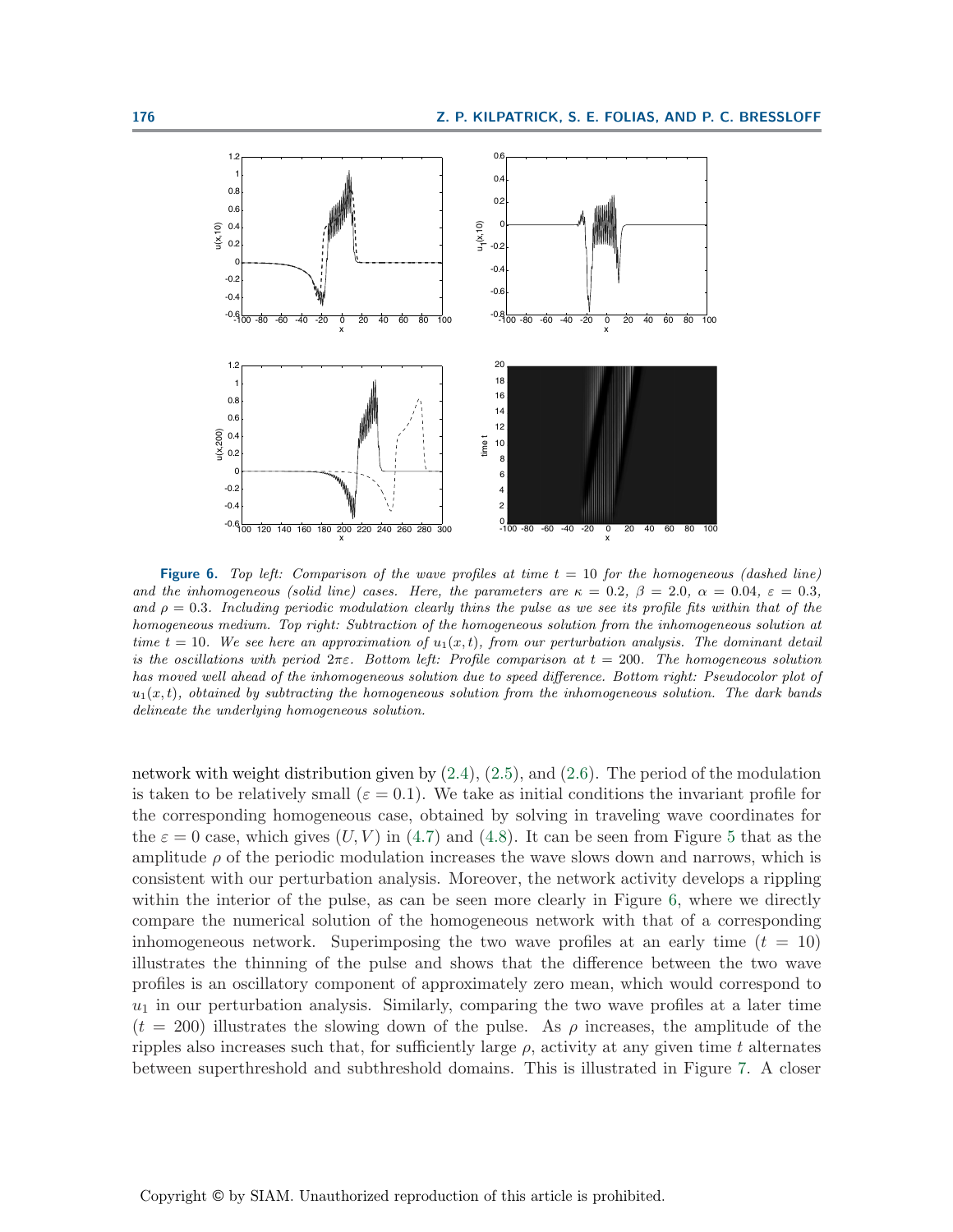<span id="page-16-0"></span>

**Figure 7.** A collection of traveling wave profiles taken at time  $t = 10$  for various amplitudes  $\rho$  and  $\varepsilon = 0.1$ . Other parameters are as in Figure [5](#page-14-0). Top left:  $\rho = 0.1$ . Notice that rippling of the activity does not dip below threshold within the pulse interior. Top right:  $\rho = 0.3$ . Rippling crosses below threshold at the edges of the pulse creating a couple of bumps. Bottom left:  $\rho = 0.7$ . Rippling now generates a multiple bump solution. Bottom right:  $\rho = 0.8$ .

look at the time evolution of the wave profile when the rippling is above threshold within the interior of the pulse shows that individual ripples are nonpropagating and transient, with new ripples appearing at the leading edge of the wave and subsequently disappearing at the trailing edge; see Figure [8.](#page-17-0) Interestingly, such behavior persists for large  $\rho$  when the ripples cross below threshold within the interior of the pulse; see Figure [9.](#page-18-0) Now the pulse actually consists of multiple bumps, each of which is nonpropagating but only exists for a finite length of time. The sequence of events associated with the emergence and disappearance of these bumps generates a wave envelope that behaves very much like a single coherent traveling pulse. Hence, for sufficiently short wavelength oscillatory modulations of the weight distribution, the transient multiple bump solution can be homogenized and treated as a single traveling pulse. However, the wave speed of the multiple bump solution differs from that predicted using perturbation theory. This is shown in Figure [10,](#page-19-0) where we compare the  $\bar{c}$  versus  $\varepsilon$  curves obtained using perturbation theory with data obtained by directly simulating the full system [\(2.1\)](#page-1-0). In the case of small  $\rho$ , a stable (single bump) traveling pulse persists for all  $\varepsilon$ ,  $0 \leq \varepsilon < 1$ , and  $\bar{c}$  is a monotonically decreasing function of  $\varepsilon$ . Moreover, the numerically calculated value of the average wave speed agrees quite well with the first-order perturbation analysis. On the other hand, for large values of  $\rho$ , such agreement no longer holds, and we find that the traveling pulse destabilizes at a critical value of  $\varepsilon$  that is well below the value predicted from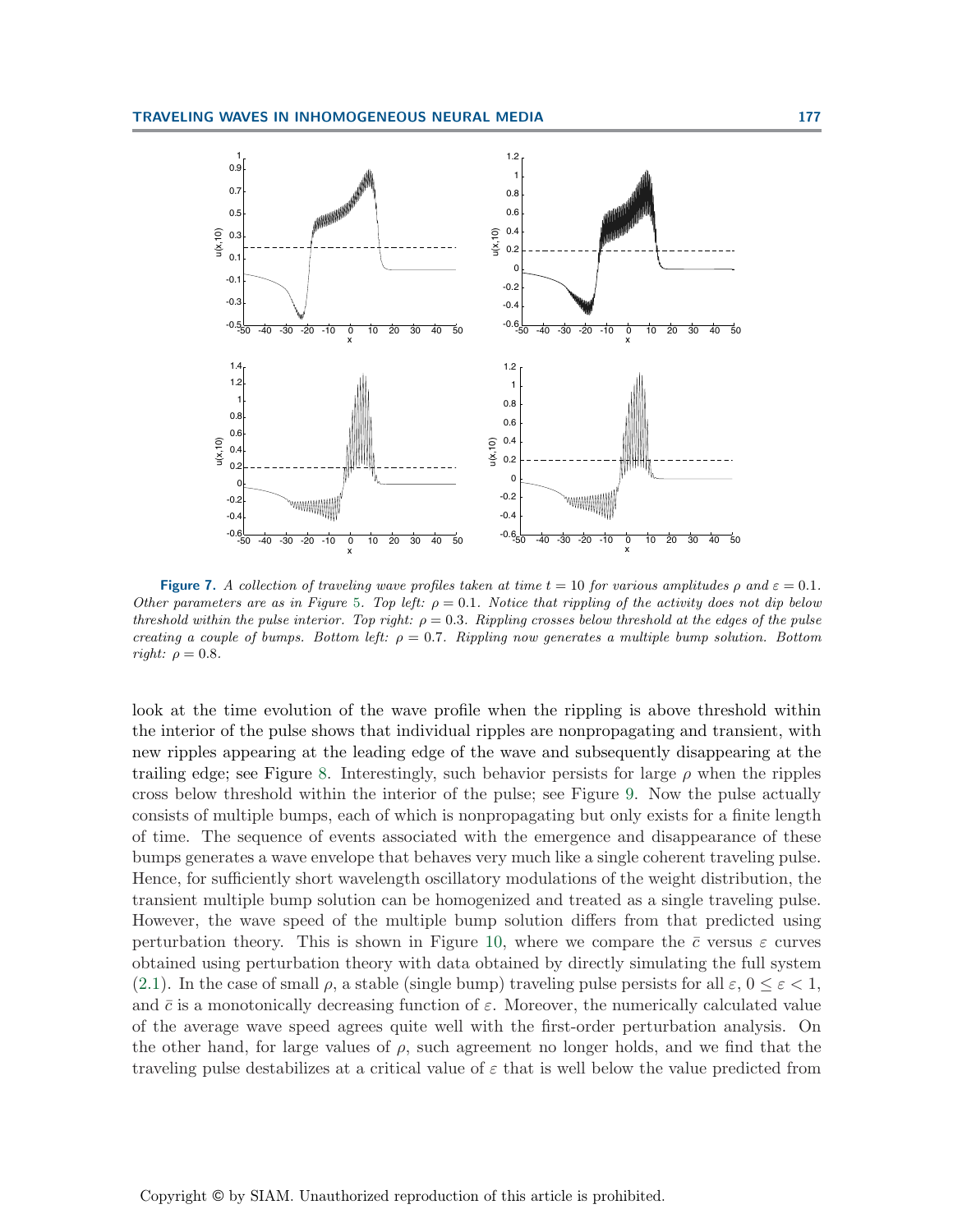<span id="page-17-0"></span>

**Figure 8.** A series of snapshots in time of a traveling pulse for  $\kappa = 0.2$ ,  $\beta = 2.0$ ,  $\alpha = 0.04$ ,  $\rho = 0.3$ ,  $\varepsilon = 0.3$ . The interior of the pulse consists of nonpropagating, transient ripples. The disappearance of ripples at one end and the emergence of new ripples at the other end generate the propagation of activity. Notice that the solitary wave profile is not invariant, reflecting the underlying inhomogeneity. Top left:  $t = 1$ . Top right:  $t = 5$ . Bottom left:  $t = 10$ . Bottom right:  $t = 20$ . Clicking on the above images displays the accompanying movie [\(69921](http://epubs.siam.org/sam-bin/getfile/SIADS/articles/69921_01.avi)<sub>-01</sub>.avi [1.7MB]).

the perturbation analysis.

In Figure [11](#page-19-0) we compare the behavior of traveling pulses for short wavelength ( $\varepsilon = 0.2$ ) and long wavelength ( $\varepsilon = 0.9$ ) periodic modulation. The amplitude is taken to be relatively large,  $\rho = 0.8$ , so that multiple bump solutions occur. We see that for long wavelength modulation, the initial pulse transitions into a nonpropagating multiple bump solution, with successive bumps disappearing sequentially and no additional bumps being created; the failure to generate new bumps means that activity cannot propagate. We can see this more clearly when examining a series of snapshots of the pulse/bump profiles in Figure [12.](#page-20-0) In conclusion, one way to understand wave propagation failure for large  $\rho$  is to note that a large amplitude periodic weight modulation can generate a pinned multiple bump solution. However, in the absence of any inhibition, such a multiple bump solution is unstable [\[26,](#page-23-0) [37\]](#page-24-0). In the case of small  $\varepsilon$ , destabilization of the bumps generates new bumps at the leading edge of the bump such that activity can propagate in a coherent fashion. Increasing  $\varepsilon$  prevents the creation of new bumps and propagation failure occurs.

The effect of the periodic weight modulation on a different type of solution is illustrated in Figure [13,](#page-20-0) where, motivated by a prior numerical study of multiple bumps [\[25\]](#page-23-0), the initial condition of the network is taken to consist of three bumps,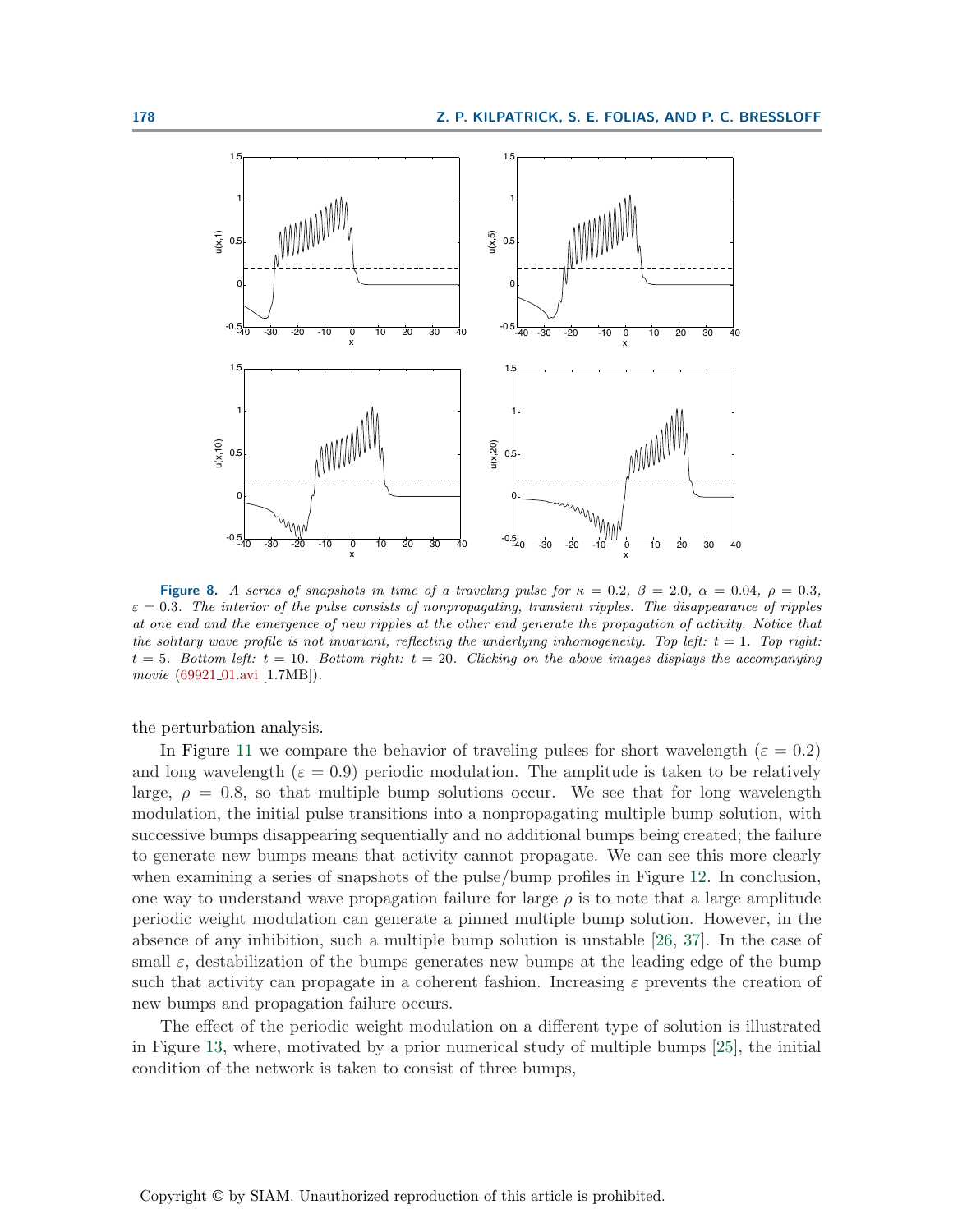<span id="page-18-0"></span>

**Figure 9.** A series of snapshots in time of the "pulse" profile for  $\kappa = 0.2$ ,  $\beta = 2.0$ ,  $\alpha = 0.04$ ,  $\rho = 0.8$ ,  $\varepsilon = 0.3$ . The solitary pulse corresponds to the envelope of a multiple bump solution, in which individual bumps are nonpropagating and transient. The disappearance of bumps at one end and the emergence of new bumps at the other end generate the propagation of activity. Notice that the solitary wave profile is not invariant, reflecting the underlying inhomogeneity. Top left:  $t = 10$ . Top right:  $t = 15$ . Bottom left:  $t = 20$ . Bottom right:  $t = 30$ . Clicking on the above images displays the accompanying movie [\(69921](http://epubs.siam.org/sam-bin/getfile/SIADS/articles/69921_02.avi).02.avi [1.9MB]).

(5.1) 
$$
u(x,0) = \sum_{j=-1}^{1} \cos\left(\frac{x}{\varepsilon}\right) \exp\left(-\left(\frac{0.1(x-j\cdot 20)}{\varepsilon}\right)^2\right).
$$

Each initial bump generates a pair of left and right moving fronts. In the homogeneous case, we see that collision of left and right moving waves results in a bidirectional front. That is, the region within the interior of the boundary formed by the two outermost fronts becomes superthreshold. In the inhomogeneous case, the collision of the waves is insufficient to maintain activity across this region, and one finds a pair of counterpropagating pulses.

**6. Discussion.** In this paper we analyzed wave propagation in an excitatory neural network treated as a periodic excitable medium. The periodicity was introduced as an inhomogeneous periodic modulation in the long-range synaptic connections and was motivated by the existence of patchy horizontal connections in the cerebral cortex. We showed that for small amplitude, short wavelength periodic modulation the main effect of the inhomogeneity is to slow down a traveling pulse, and the mean speed of the pulse can be estimated quite well using perturbation theory. In the case of large amplitude modulation, a stable traveling pulse still exists for sufficiently small  $\varepsilon$ , but now the pulse is the envelope of a multiple bump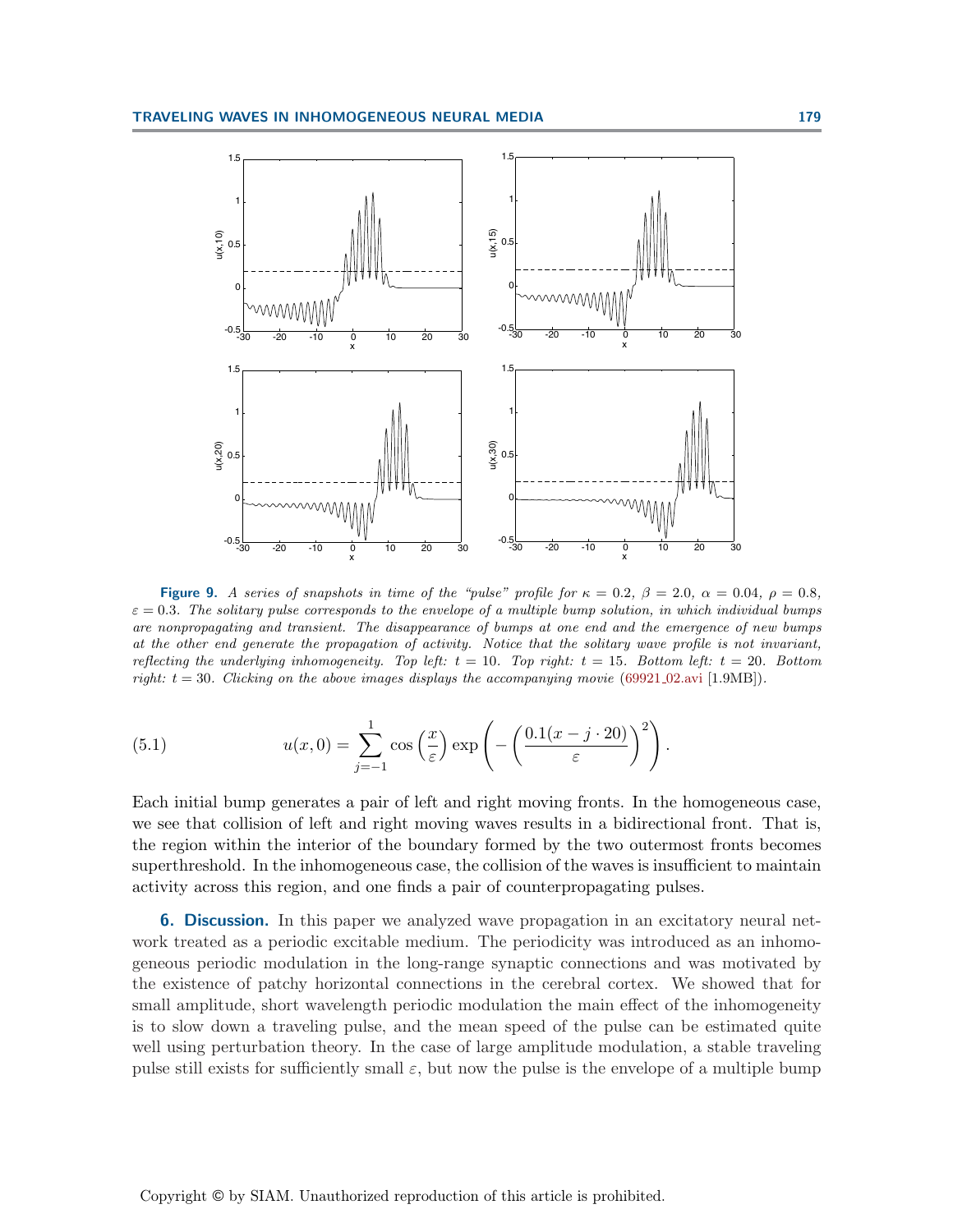<span id="page-19-0"></span>

**Figure 10.** Comparison of perturbation theory with direct numerical simulations. Continuous curves show average wave speed  $\bar{c}$  as a function of  $\varepsilon$  obtained using perturbation theory. Data points are the corresponding wave speeds determined from numerically solving [\(2.1\)](#page-1-0). In the case of low amplitude modulation ( $\rho = 0.3$ , dark curve) a stable traveling pulse persists for all  $\varepsilon, \varepsilon < 1$ , whereas for large amplitude modulation ( $\rho = 0.8$ , light curve), wave propagation failure occurs as  $\varepsilon$  increases.



**Figure 11.** Comparison of traveling pulses in the case of short and long wavelength periodic modulation with  $\rho = 0.8$  and all other parameters as in Figure [5](#page-14-0). Left: For short wavelength modulation ( $\varepsilon = 0.2$ ) the traveling pulse shrinks and slows but does not annihilate. Right: For long wavelength modulation ( $\varepsilon = 0.9$ ) wave propagation failure occurs. The initial pulse transitions into a collection of multiple equal width stationary bumps which are unstable.

solution in which individual bumps are unstable and transient. Wave propagation arises via the appearance (disappearance) of bumps at the leading (trailing) edge of the pulse. As  $\varepsilon$ increases, wave propagation failure occurs due to the fact that there is insufficient activity to generate new bumps.

Although the existence of multiple bump traveling "pulses" is interesting from a dynamical systems perspective, it is less clear whether such solutions can be observed in real neural tissue. One of the biological limitations of the integrodifferential equations used in this and other studies is that, although these equations support traveling waves that have speeds consistent with neurophysiology, the pulses tend to be too wide. That is, taking the range of synaptic connections to be 1 mm, the width of a stable pulse tends to vary between 5–30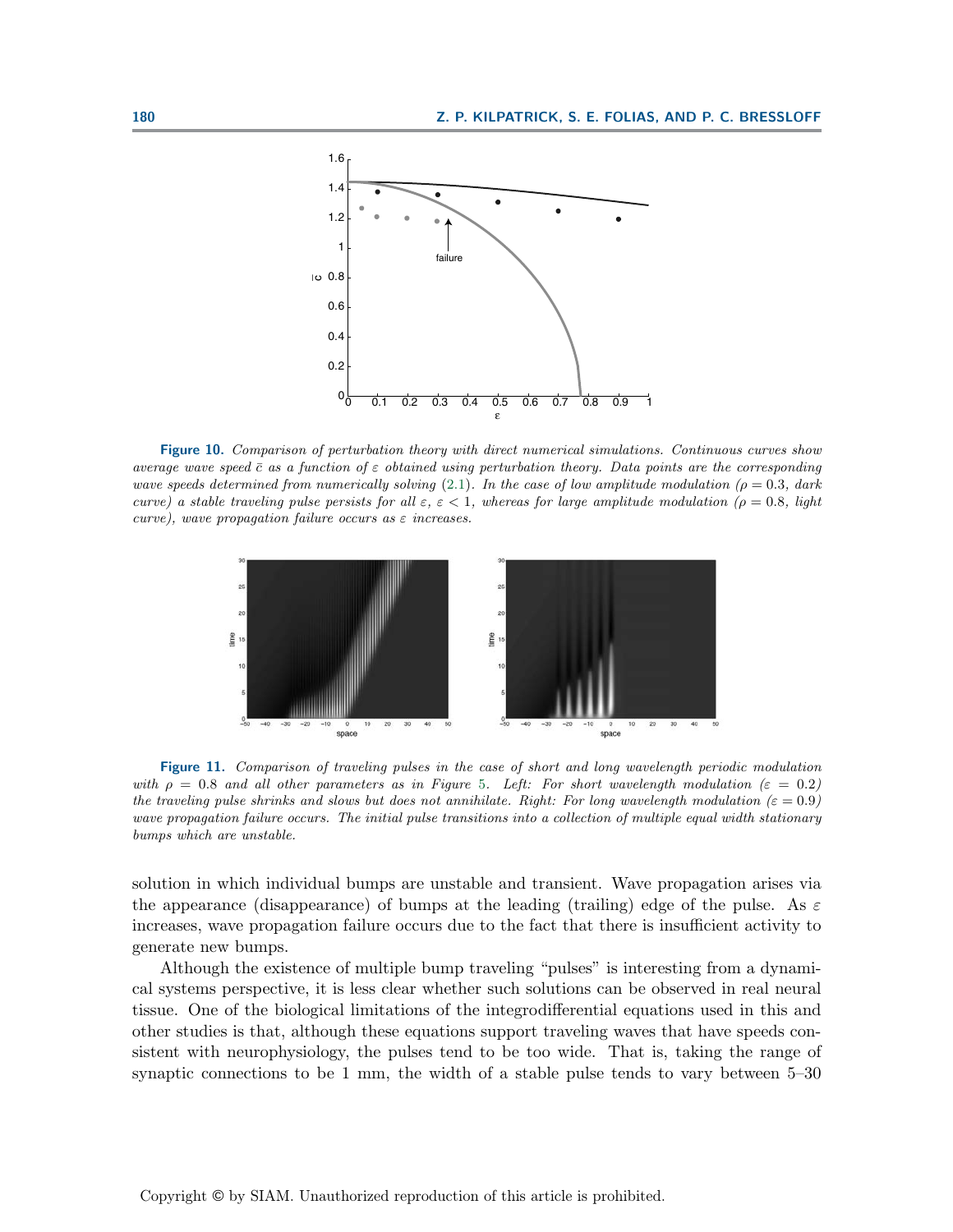<span id="page-20-0"></span>

**Figure 12.** A series of snapshots in time of the "pulse" profile for the inhomogeneous network with  $\kappa = 0.2$ ,  $\beta = 2.0, \ \alpha = 0.04, \ \rho = 0.8, \ \varepsilon = 0.9.$  Top left: The initial wave profile, which is taken to be the invariant wave profile U of the homogeneous network. Top right: Shortly after the simulation begins  $(t = 0.5)$ , the interior of the pulse develops ripples such that the active region contains a subregion for which activity is subthreshold. Bottom left: At time  $t = 2$  a multiple bump profile has emerged. We can really see here how a multiple bump solution, as defined by multiple neighboring standing profiles, emerges from the pulse profile of  $t = 0$ . Bottom right: Collapse of the pulse interior occurs due to the disappearance of the unstable bumps. Since no new bumps emerge, there is no propagating activity. Clicking on the above images displays the accompanying movie [\(69921](http://epubs.siam.org/sam-bin/getfile/SIADS/articles/69921_03.avi) 03.avi [1.1MB]).



**Figure 13.** Left: In the case of a homogeneous network, a three bump initial condition evolves into a bidirectional front following the collision of left and right traveling waves. The parameters are  $\kappa = 0.2$ ,  $\beta = 2.0$ ,  $\alpha = 0.04$ . Right: In the corresponding inhomogeneous network with  $\varepsilon = 0.2$  and  $\rho = 0.8$ , the collision of left and right traveling waves results in a pair of counterpropagating pulses. Here the modulated synaptic interactions are insufficient to maintain activity in the region between the two pulses.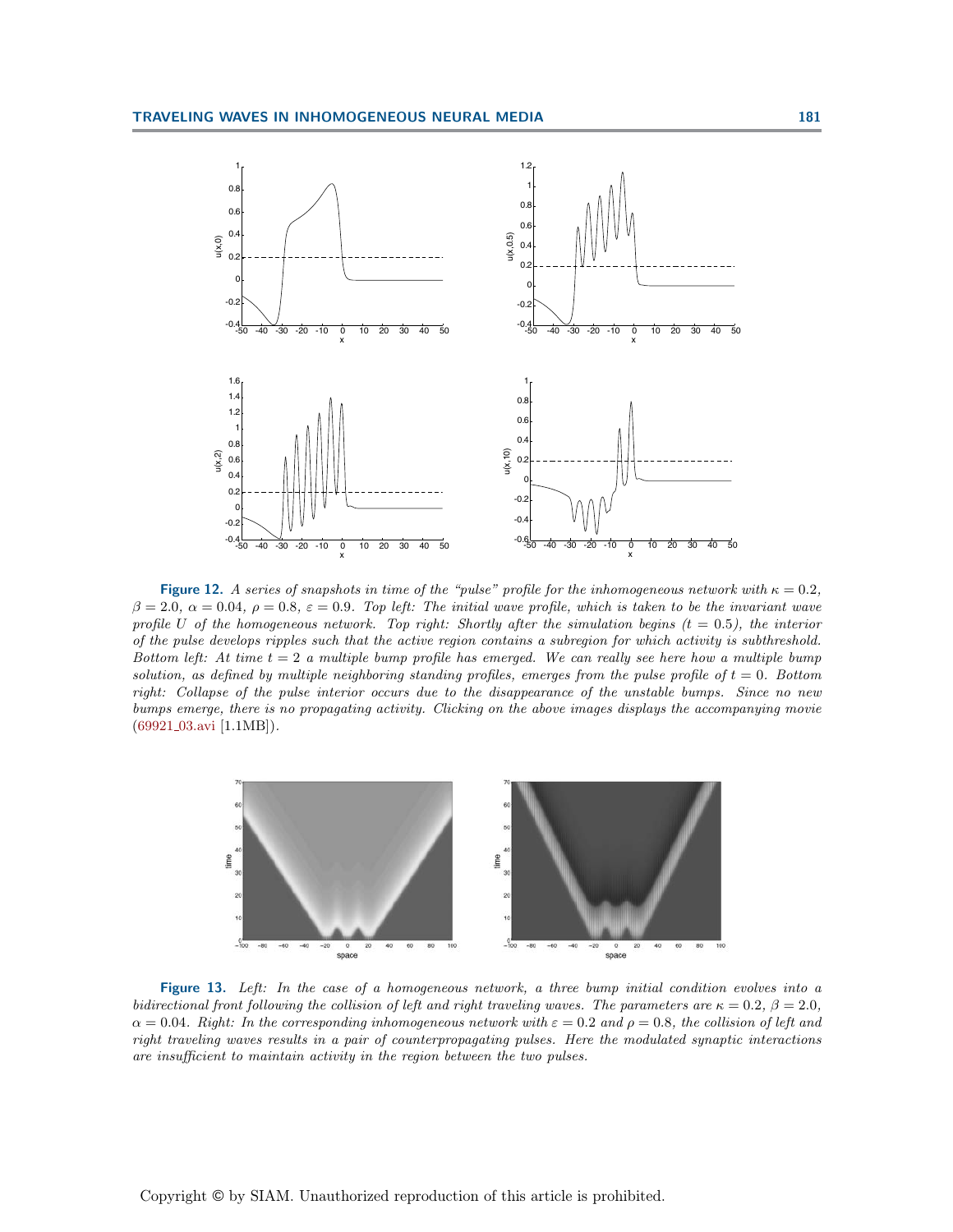mm (see Figure [2\)](#page-8-0), whereas waves in slices tend to be only 1 mm wide [\[31\]](#page-24-0). More realistic widths and wave speeds could be generated by taking the effective range of synaptic connections to be a few hundred  $\mu$  m, that is, by assuming that the predominant contribution to synaptic excitability is via local circuitry rather than via long-range patchy horizontal connections. However, inhomogeneities occurring at smaller spatial scales are unlikely to exhibit any periodic structure.

Irrespective of these particular issues, our analysis raises a more general point that would be interesting to pursue experimentally; namely, is it possible to detect the effects of network inhomogeneities by measuring the properties of traveling waves? Signatures of such inhomogeneities would include time-dependent rippling of the wave profile and variations in wave speed. However, such features may not be detectable given the current resolution of microelectrode recordings.

**Appendix.** In this appendix we present the explicit parameter-dependent expressions for the various coefficients appearing in the solution of the phase function  $\Phi_1$ , [\(4.28\)](#page-11-0). First, the constants premultiplying the periodic functions on the right-hand side of [\(4.28\)](#page-11-0) are as follows:

$$
\begin{split} &\Xi_{\pm} = \frac{\gamma_{\pm}}{1+\mu_{\pm}^2\varepsilon^2}\left[\frac{1}{2(1+\mu_{\pm})}+\frac{\chi}{2}\left(\frac{\mathrm{e}^{-a}-\mathrm{e}^{-\mu_{\pm}a}}{\mu_{\pm}-1}+\frac{\mathrm{e}^{-\mu_{\pm}a}}{\mu_{\pm}+1}\right)\right],\\ &\Pi_{\pm} = \frac{\gamma_{\pm}}{1+\mu_{\pm}^2\varepsilon^2}\left[-\frac{\chi}{2(1+\mu_{\pm})}-\frac{\mathrm{e}^{-a}}{2(\mu_{\pm}+1)}\right],\\ &\Upsilon_{\pm} = \frac{\gamma_{\pm}}{1+\mu_{\pm}^2\varepsilon^2}\left[-\frac{\mu_{\pm}\varepsilon}{2(1+\mu_{\pm})}-\frac{\chi\mu_{\pm}\varepsilon}{2}\left(\frac{\mathrm{e}^{-a}-\mathrm{e}^{-\mu_{\pm}a}}{\mu_{\pm}-1}+\frac{\mathrm{e}^{-\mu_{\pm}a}}{\mu_{\pm}+1}\right)\right],\\ &\Psi_{\pm} = \frac{\gamma_{\pm}}{1+\mu_{\pm}^2\varepsilon^2}\left[\frac{\chi\mu_{\pm}\varepsilon}{2(1+\mu_{\pm})}+\frac{\mu_{\pm}\varepsilon\mathrm{e}^{-a}}{2(1+\mu_{\pm})}\right]. \end{split}
$$

Second, the constant scaling factor K on the left-hand side of  $(4.28)$  is determined by substituting  $(4.7)$ ,  $(4.8)$ , and  $(4.14)$  into  $(3.14)$ . Using the fact that the null-vector is zero for  $\xi < -a$ , we can expand the integral in terms of definite integrals of exponential products with the  $\mathcal{M}_{+}(\xi)$  functions

$$
K = \left[\gamma_{+}(1-m_{-})(1+\chi e^{-\mu_{+}a})(1-\alpha^{-1}\beta^{-1}(1-m_{+})^{2})\right] \int_{0}^{\infty} e^{-\mu_{+}\xi} \mathcal{M}'_{+}(\xi) d\xi
$$
  
+  $\left[\gamma_{-}(1-m_{-})(1+\chi e^{-\mu_{-}a})(1+\alpha^{-1}\beta^{-1}(m_{+}-1)(1-m_{-}))\right] \int_{0}^{\infty} e^{-\mu_{-}\xi} \mathcal{M}'_{+}(\xi) d\xi$   
-  $\left[\gamma_{+}(1-m_{+})(1+\chi e^{-\mu_{+}a})(1+\alpha^{-1}\beta^{-1}(m_{-}-1)(1-m_{+}))\right] \int_{0}^{\infty} e^{-\mu_{+}\xi} \mathcal{M}'_{-}(\xi) d\xi$   
-  $\left[\gamma_{-}(1-m_{+})(1+\chi e^{-\mu_{-}a})(1-\alpha^{-1}\beta^{-1}(1-m_{-})^{2})\right] \int_{0}^{\infty} e^{-\mu_{-}\xi} \mathcal{M}'_{-}(\xi) d\xi$   
+  $\chi[\gamma_{+}e^{-\mu_{+}a}(1-m_{-})(1-\alpha^{-1}\beta^{-1}(1-m_{+})^{2})] \int_{-a}^{0} e^{-\mu_{+}\xi} \mathcal{M}'_{+}(\xi) d\xi$   
+  $\chi[\gamma_{-}e^{-\mu_{-}a}(1-m_{-})(1+\alpha^{-1}\beta^{-1}(m_{+}-1)(1-m_{-}))] \int_{-a}^{0} e^{-\mu_{-}\xi} \mathcal{M}'_{+}(\xi) d\xi$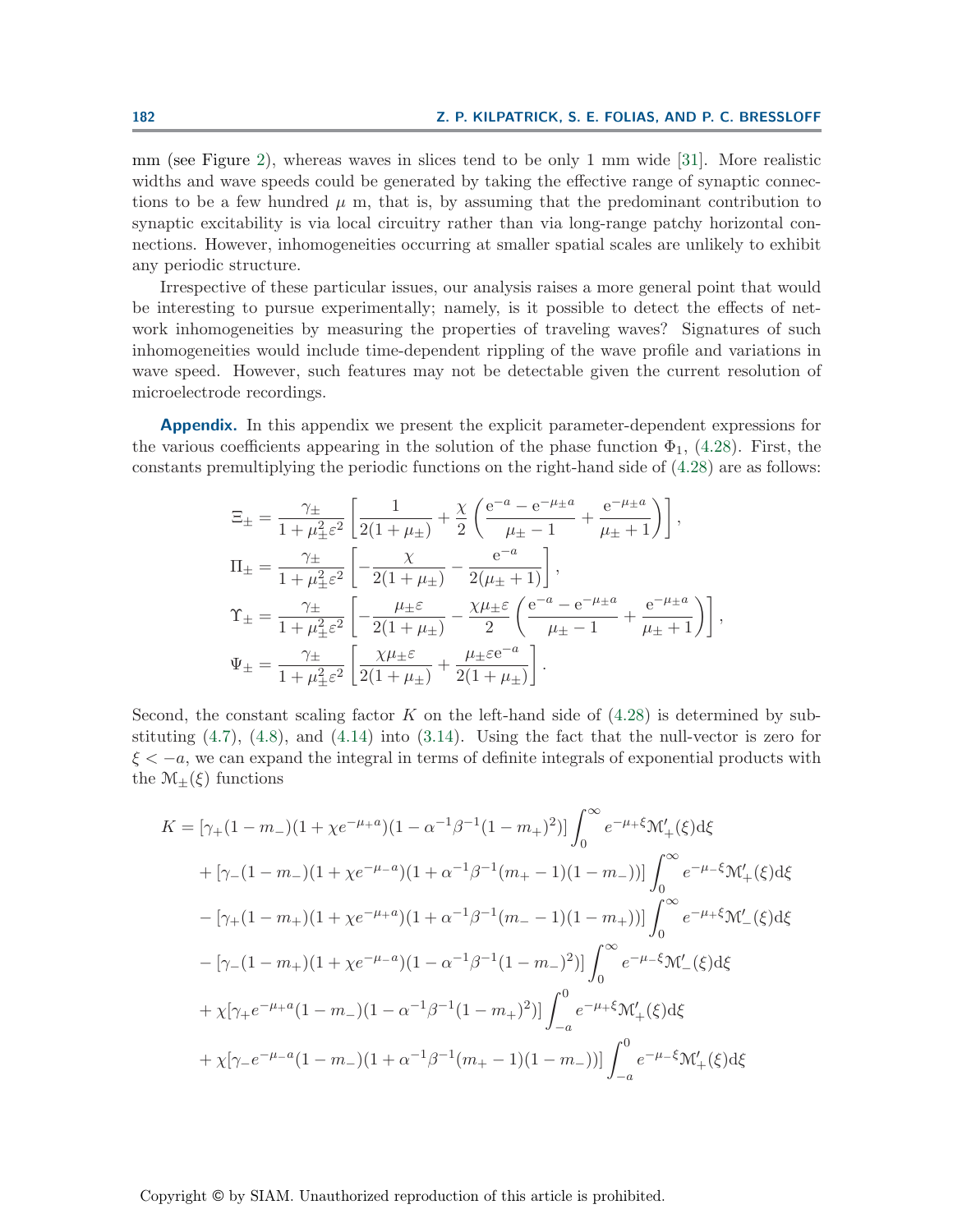<span id="page-22-0"></span>
$$
-\chi[\gamma_+e^{-\mu_+a}(1-m_+)(1+\alpha^{-1}\beta^{-1}(m_--1)(1-m_+))] \int_{-a}^0 e^{-\mu_+ \xi} \mathcal{M}'_-(\xi) d\xi
$$
  

$$
-\chi[\gamma_-e^{-\mu_-a}(1-m_+)(1-\alpha^{-1}\beta^{-1}(1-m_-)^2)] \int_{-a}^0 e^{-\mu_- \xi} \mathcal{M}'_-(\xi) d\xi.
$$

The individual integrals can be computed as follows:

$$
\int_0^\infty e^{-\mu \pm \xi} \mathcal{M}'_{\pm}(\xi) d\xi = \frac{e^{-a} - 1}{2c(m_+ - m_-)(\mu_{\pm} + 1)^2},
$$

$$
\int_0^\infty e^{-\mu + \xi} \mathcal{M}'_{-}(\xi) d\xi = \frac{e^{-a} - 1}{2c(m_+ - m_-)(\mu_- + 1)(\mu_+ + 1)},
$$

$$
\int_0^\infty e^{-\mu - \xi} \mathcal{M}'_{+}(\xi) d\xi = \frac{e^{-a} - 1}{2c(m_+ - m_-)(\mu_+ + 1)(\mu_- + 1)},
$$

and

$$
\int_{-a}^{0} e^{-\mu \pm \xi} \mathcal{M}'_{\pm}(\xi) d\xi = \frac{1}{2c(m_{+} - m_{-})} \left\{ \frac{a}{(\mu_{\pm} - 1)} + \frac{1 - e^{(\mu_{\pm} - 1)a}}{(\mu_{\pm} - 1)^{2}} + \frac{e^{-a} (e^{(\mu_{\pm} + 1)a} - 1)}{(\mu_{\pm} + 1)^{2}} - \frac{a}{2(\mu_{\pm} + 1)} \right\},
$$

$$
\int_{-a}^{0} e^{-\mu_{+}\xi} \mathcal{M}'_{-}(\xi) d\xi = \frac{1}{2c(m_{+}-m_{-})} \left\{ \frac{1 - e^{-(\mu_{-}-\mu_{+})a}}{(\mu_{-}-\mu_{+})(\mu_{-}-1)} - \frac{e^{(\mu_{+}-1)a}-1}{(\mu_{+}-1)(\mu_{-}-1)} \right\} \n+ \frac{e^{\mu_{+}a} - e^{-a}}{(\mu_{+}+1)(\mu_{-}+1)} - \frac{1 - e^{-(\mu_{-}-\mu_{+})a}}{(\mu_{-}+1)(\mu_{-}-\mu_{+})} \right\},
$$
\n
$$
\int_{-a}^{0} e^{-\mu_{-}\xi} \mathcal{M}'_{+}(\xi) d\xi = \frac{1}{2c(m_{+}-m_{-})} \left\{ \frac{1 - e^{-(\mu_{+}-\mu_{-})a}}{(\mu_{+}-1)(\mu_{+}-\mu_{-})} - \frac{e^{(\mu_{-}-1)a}-1}{(\mu_{+}-1)(\mu_{-}-1)} \right\}.
$$

$$
-a \t 2c(m_{+}-m_{-}) \left( (\mu_{+}-1)(\mu_{+}-\mu_{-}) - (\mu_{+}-1)(\mu_{-}-1) \right) + e^{-a} \frac{e^{(\mu_{-}+1)a}-1}{(\mu_{+}+1)(\mu_{-}+1)} - \frac{1-e^{-(\mu_{+}-\mu_{-})a}}{(\mu_{+}+1)(\mu_{+}-\mu_{-})} \right\}.
$$

## **REFERENCES**

- [1] S. Amari, Dynamics of pattern formation in lateral inhibition type neural fields, Biol. Cybernet., 27 (1977), pp. 77–87.
- [2] W. H. BOSKING, Y. ZHANG, B. SCHOFIELD, AND D. FITZPATRICK, Orientation selectivity and the arrangement of horizontal connections in tree shrew striate cortex, J. Neurosci., 17 (1997), pp. 2112– 2127.
- [3] P. C. Bressloff, Traveling fronts and wave propagation failure in an inhomogeneous neural network, Phys. D, 155 (2001), pp. 83–100.
- [4] P. C. BRESSLOFF, Spatially periodic modulation of cortical patterns by long-range horizontal connections, Phys. D, 185 (2003), pp. 131–157.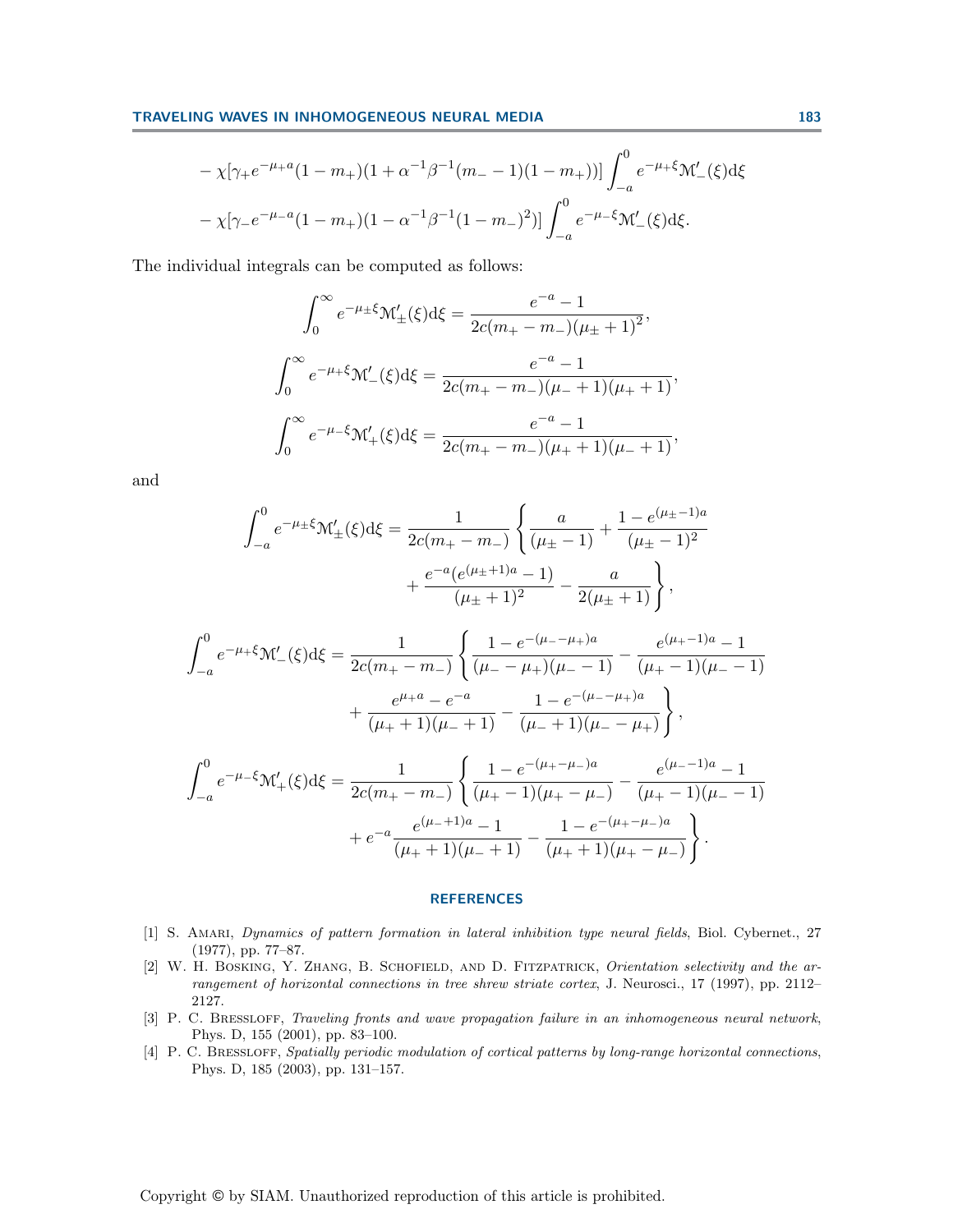- <span id="page-23-0"></span>[5] P. C. Bressloff and S. E. Folias, Front bifurcations in an excitatory neural network, SIAM J. Appl. Math., 65 (2004), pp. 131–151.
- [6] P. C. Bressloff, Pattern formation in visual cortex, in Methods and Models in Neurophysics, C. C. Chow, B. Gutkin, D. Hansel, C. Meunier, and J. Dalibard, eds., Les Houches Lectures in Neurophysics, Springer-Verlag, Berlin, 2004, pp. 477–574.
- [7] R. D. Chervin, P. A. Pierce, and B. W. Connors, Periodicity and directionality in the propagation of excitation in neural network model, J. Neurophysiol., 60 (1988), pp. 1695–1713.
- [8] B. W. CONNORS AND Y. AMITAI, Generation of epileptiform discharge by local circuits of neocortex, in Epilepsy: Models, Mechanisms and Concepts, P. A. Schwartkroin, ed., Cambridge University Press, Cambridge, UK, 1993, pp. 388–423.
- [9] S. Coombes and M. R. Owen, Bumps, breathers, and waves in a neural network with spike frequency adaptation, Phys. Rev. Lett., 94 (2005), 148102.
- [10] S. Coombes and M. R. Owen, Evans functions for integral neural field equations with Heaviside firing rate function, SIAM J. Appl. Dyn. Syst., 3 (2004), pp. 574–600.
- [11] S. COOMBES, Waves, bumps, and patterns in neural field theories, Biol. Cybernet., 93 (2005), pp. 91–108.
- [12] G. B. ERMENTROUT AND J. B. MCLEOD, Existence and uniqueness of travelling waves for a neural network, Proc. Roy. Soc. Edinburgh Sect. A, 123 (1993), pp. 461–478.
- [13] G. B. ERMENTROUT AND D. KLEINFELD, Traveling electrical waves in cortex: Insights from phase dynamics and speculation on a computational role, Neuron, 29 (2001), pp. 33–44.
- [14] S. E. Folias and P. C. Bressloff, Stimulus-locked traveling waves and breathers in an excitatory neural network, SIAM J. Appl. Math., 65 (2005), pp. 2067–2092.
- [15] D. GOLOMB AND Y. AMITAI, Propagating neuronal discharges in neocortical slices: Computational and experimental study, J. Neurophysiol., 78 (1997), pp. 1199–1211.
- [16] J. GUCKENHEIMER AND P. J. HOLMES, Nonlinear Oscillations, Dynamical Systems, and Bifurcations of Vector Fields, Springer-Verlag, New York, 1983.
- [17] B. S. GUTKIN, G. B. ERMENTROUT, AND J. O'SULLIVAN, *Layer* 3 patchy recurrent excitatory connections may determine the spatial organization of sustained activity in the primate prefrontal cortex, Neurocomputing, 32–33 (2000), pp. 391–400.
- [18] X. HUANG, W. C. TROY, Q. YANG, H. MA, C. LAING, S. SCHIFF, AND J. Y. WU, Spiral waves in disinhibited mammalian cortex, J. Neurosci., 24 (2004), pp. 9897–9902.
- [19] M. A. P. IDIART AND L. F. ABBOTT, *Propagation of excitation in neural network models*, Network, 4 (1993), pp. 285–294.
- [20] J. P. Keener, Propagation of waves in an excitable medium with discrete release sites, SIAM J. Appl. Math., 61 (2000), pp. 317–334.
- [21] J. P. KEENER, Homogenization and propagation in the bistable equation, Phys. D, 136 (2000), pp. 1–17.
- [22] D. KLEINFELD, K. R. DELANEY, M. S. FEE, J. A. FLORES, D. W. TANK, AND A. GALPERIN, *Dynamics* of propagating waves in the olfactory network of a terrestrial mollusk: An electrical and optical study, J. Neurophysiol., 72 (1994), pp. 1402–1419.
- [23] Y. W. LAM, L. B. COHEN, M. WACHOWIAK, AND M. R. ZOCHOWSKI, Odors elicit three different oscillations in the turtle olfactory bulb, J. Neurosci., 20 (2000), pp. 749–762.
- [24] J. W. LANCE, Current concepts of migraine pathogenesis, Neurology, 43 (1993), pp. 11–15.
- [25] C. R. LAING, W. C. TROY, B. GUTKIN, AND G. B. ERMENTROUT, *Multiple bumps in a neuronal model* of working memory, SIAM J. Appl. Math., 63 (2002), pp. 62–97.
- [26] C. R. LAING AND W. C. TROY, Two-bump solutions of Amari-type models of neuronal pattern formation, Phys. D, 178 (2003), pp. 190–218.
- [27] J. B. LEVITT, D. A. LEWIS, T. YOSHIOKA, AND J. S. LUND, Topography of pyramidal neuron intrinsic connections in macaque prefrontal cortex, J. Comp. Neurol., 338 (1993), pp. 360–376.
- [28] R. MALACH, Y. AMIR, M. HAREL, AND A. GRINVALD, Relationship between intrinsic connections and functional architecture revealed by optical imaging and in vivo targeted bicytin injections in primate striate cortex, Proc. Natl. Acad. Sci. USA, 90 (1993), pp. 10469–10473.
- [29] D. S. MELCHITZKY, S. R. SESACK, M. L. PUCAK, AND D. A. LEWIS, Synaptic targets of pyramidal neurons providing intrinsic horizontal connections in monkey prefrontal cortex, J. Comp. Neurol., 390 (1998), pp. 211–224.